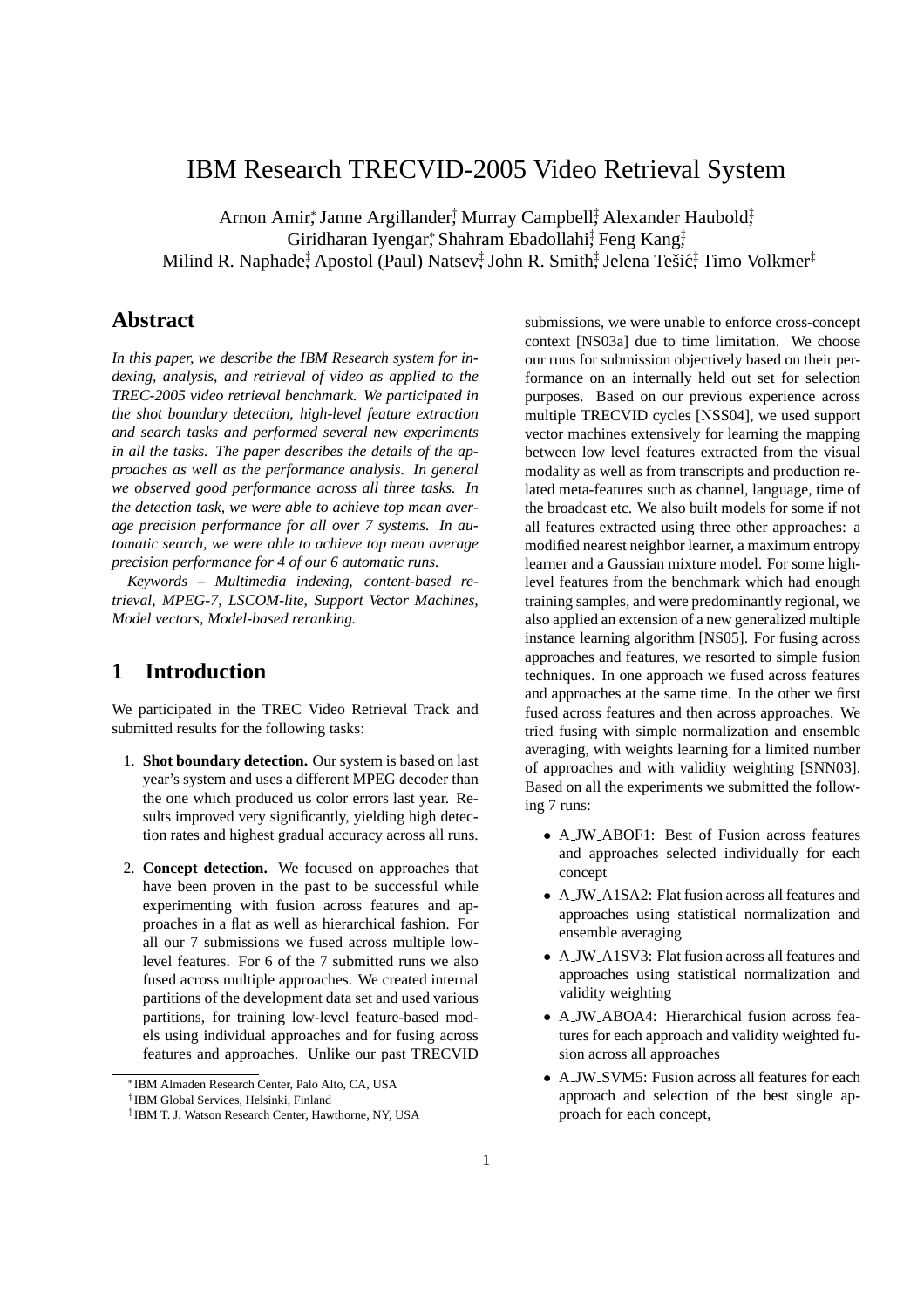- A JW M2SW6: Fusion across all features and 2 approaches SVM and MECBR with weights learning
- A JW SVMFD7: SVM models with fusion across all approaches trained on the entire development set with optimal parameters from one partition

Results indicate that two approaches A JW SVMFD7 and A JW ABOA4 topped performance with a mean average precision of 0.3356 whereas the fusion across a subset of approaches A JW M2SW6 returned the lowest MAP of 0.3126 across the 7 runs. All the 7 runs resulted in the top 7 MAPs across all the TRECVID runs evaluated.

3. **Search.** We focused heavily on automatic search this year, building fully automatic retrieval systems for both speech and visual modalities and producing the top runs among automatic type A search systems. We used a new text search engine for our speechbased retrieval system and explored three automatic query refinement methods for it. They were fused to generate a text-only baseline (run  $F.A.1JW.T.7$ ) of 0.057 MAP. For our visual retrieval system, we applied a combination hypothesis of two complementary light-weight learning approaches—SVM and MECBR—which for the first time significantly outperformed speech-based retrieval (run F A 2 JW V 3 with MAP of 0.110), likely due to the inconsistent quality of ASR+MT transcripts on foreign broadcast videos. Finally, we developed methods for modelbased re-ranking of both retrieval hypotheses based on SVM models we built for the 39 concepts annotated by TREC participants. Model-based re-ranking improved our text-only baseline to a MAP of 0.070 (run  $F.A.2$  JW $\_TM.6$ ) and our visual-only baseline to a MAP of 0.119 (run F\_A\_2\_JW\_VM\_4). This year we used simple query-independent non-weighted fusion methods for combining our speech-based and visual runs, and while we did not observe gains from fusing the two modalities, our parameter-free fusion approach was able to generalize fairly well, considering the wide performance gap we observed between the two modalities. Our text+visual multimodal run (with ID  $F_A_2_JW_TV_5$  essentially matched the performance of the better modality producing a MAP of 0.106. Similarly, our model re-ranked text+visual multimodal run (with ID F\_A\_2\_JW\_TVM\_2) matched the performance of the re-ranked visual-only run, generating a MAP of 0.119. Overall, our new visual retrieval approach and the model-based re-ranking approach were the most significant performance contributors for our system.

In the paper, we describe the IBM Research system and examine the approaches and results for each run. The video content is analyzed in an off-line process that involves automatic shot boundary detection, audio-visual feature extraction, clustering, statistical modeling and concept detection, as well as speech indexing. The basic unit of indexing and retrieval is a video shot.

## **2 Shot detection**

IBM has submitted ten runs to the Shot Boundary Detection task. All runs use the same algorithm with minor modifications. The main change from our last year system is not in the algorithm but in replacing the MPEG-1 decoder.

In TRECVID 2004 the video encoding of most of the TRECVID videos was encoded using an IPPPPPPPPPPPPPP GOP (Group of Pictures) structure, instead of the more common IPBBPBBPBBPBBPB sequence. Interestingly, decoding this GOP with the commercial decoder we used introduced cumulative color errors while decoding the video frames through each GOP, growing up to 3 percents RMS at the last P-frame of the GOP and dropping to zero at the next I-frame. Those errors are hardly noticeable in regular video playback. however, when processed by the SBD algorithm, those color errors cause increased distances between color histograms of pairs of frames. This in turn causes an increase in all the adaptive thresholds, computed using statistics of frame differences over a symmetric window of 61 frames centered around the processed frame and used throughout the system  $[AHI^+03]$ . The higher thresholds, combined with the perceived frame noise, caused a significant decrease in detection recall and an overall degraded performance. It was the first and only time we observed this type of decoder color error, and only with this type of GOP encoding. Replacing the decoder with a different one after TRECVID2004 resolved this problem.

We used the test of 2004 as our training set for 2005. Table 1 shows processing results of test set of TRECVID04. Runs are sorted by decreasing F# of the Detection of All Changes criteria. The ten runs with system ID-s of TRECVID05 are clearly much better than the other five runs, four of which representing our best submitted SBD system in a different year, from TRECVID01 to TRECVID04, and the fifth one, marked N171QT was obtained by converting all the MPEG-1 videos of the test set to MPEG-4 using a QuickTime player, and processing the MPEG-4 files. This last run was a test that shows a very significant improvement in gradual recall over the N171 run, using the same executable and transcoded video sequences. Moreover, it showed no "noise" in the processing, which led us to look more carefully at the differences between decoders. As said, the single main cause for improvement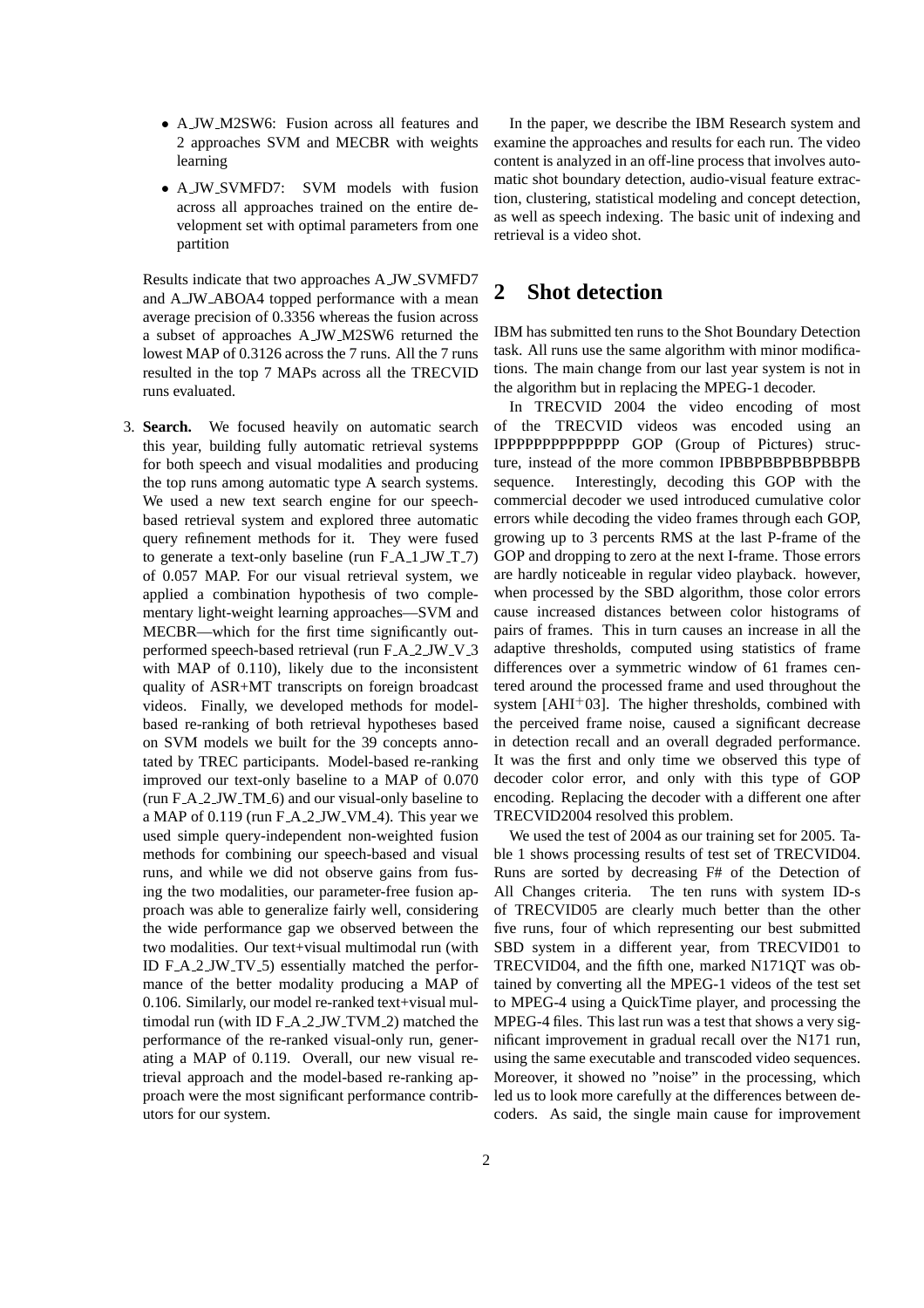| Table 1: Shot boundary detection results, run and evaluated with TRECVID 2004 test set. Labels in the leftmost column |  |  |  |
|-----------------------------------------------------------------------------------------------------------------------|--|--|--|
| correspond to the TRECVID year in which the system was submitted.                                                     |  |  |  |

| <b>TRECVID</b>     | SvsID            | AllF# | AllRcl | AllPrc | CutsF# | CutsRcl | CutsPrc | GradF# | GradRcl | GradPrc | GrAcF# | GrAcRcl | GrAcPrc |
|--------------------|------------------|-------|--------|--------|--------|---------|---------|--------|---------|---------|--------|---------|---------|
| TVID <sub>05</sub> | N <sub>209</sub> | 0.892 | 0.872  | 0.912  | 0.933  | 0.935   | 0.931   | 0.798  | 0.741   | 0.865   | 0.881  | 0.846   | 0.918   |
| TVID <sub>05</sub> | N <sub>208</sub> | 0.890 | 0.875  | 0.906  | 0.929  | 0.931   | 0.928   | 0.803  | 0.758   | 0.854   | 0.876  | 0.842   | 0.913   |
| TVID <sub>05</sub> | N207             | 0.890 | 0.873  | 0.907  | 0.928  | 0.932   | 0.925   | 0.802  | 0.750   | 0.862   | 0.878  | 0.841   | 0.919   |
| TVID <sub>05</sub> | N212             | 0.890 | 0.874  | 0.906  | 0.928  | 0.933   | 0.924   | 0.802  | 0.750   | 0.862   | 0.877  | 0.840   | 0.918   |
| TVID <sub>05</sub> | N210             | 0.889 | 0.873  | 0.906  | 0.929  | 0.932   | 0.927   | 0.799  | 0.750   | 0.856   | 0.880  | 0.846   | 0.917   |
| TVID <sub>05</sub> | N <sub>204</sub> | 0.889 | 0.871  | 0.909  | 0.928  | 0.929   | 0.928   | 0.801  | 0.749   | 0.861   | 0.867  | 0.843   | 0.892   |
| TVID <sub>05</sub> | N202             | 0.883 | 0.883  | 0.882  | 0.915  | 0.939   | 0.892   | 0.809  | 0.766   | 0.857   | 0.874  | 0.827   | 0.927   |
| TVID <sub>05</sub> | N <sub>198</sub> | 0.882 | 0.878  | 0.885  | 0.918  | 0.940   | 0.898   | 0.797  | 0.748   | 0.854   | 0.878  | 0.833   | 0.929   |
| TVID <sub>05</sub> | N <sub>197</sub> | 0.881 | 0.878  | 0.885  | 0.918  | 0.939   | 0.898   | 0.797  | 0.749   | 0.853   | 0.878  | 0.832   | 0.929   |
| TVID <sub>05</sub> | N194             | 0.881 | 0.886  | 0.876  | 0.916  | 0.940   | 0.894   | 0.802  | 0.774   | 0.833   | 0.877  | 0.841   | 0.915   |
| POST <sub>04</sub> | <b>N171OT</b>    | 0.855 | 0.825  | 0.888  | 0.892  | 0.885   | 0.900   | 0.769  | 0.698   | 0.857   | 0.864  | 0.836   | 0.894   |
| TVID <sub>02</sub> | N <sub>047</sub> | 0.844 | 0.822  | 0.867  | 0.891  | 0.915   | 0.867   | 0.726  | 0.625   | 0.866   | 0.744  | 0.646   | 0.879   |
| TVID04             | N171             | 0.832 | 0.774  | 0.898  | 0.897  | 0.899   | 0.896   | 0.655  | 0.512   | 0.909   | 0.845  | 0.804   | 0.890   |
| TVID01             | Nalm1            | 0.774 | 0.724  | 0.831  | 0.863  | 0.903   | 0.827   | 0.494  | 0.347   | 0.855   | 0.640  | 0.480   | 0.961   |
| TVID03             | N <sub>127</sub> | 0.765 | 0.685  | 0.866  | 0.861  | 0.862   | 0.861   | 0.463  | 0.311   | 0.902   | 0.687  | 0.534   | 0.965   |

Table 2: Shot boundary detection results, run and evaluated with TRECVID 2005 test set. The official submission runs of this year are marked with TVID05. run are sorted in decreasing F# value of detection of All Boundaries.

|                    |                  |       |        |        |        |         | $\check{~}$ |        |         |         |        |         |         |
|--------------------|------------------|-------|--------|--------|--------|---------|-------------|--------|---------|---------|--------|---------|---------|
| <b>TRECVID</b>     | <b>SysID</b>     | AllF# | AllRcl | AllPrc | CutsF# | CutsRcl | CutsPrc     | GradF# | GradRcl | GradPrc | GrAcF# | GrAcRcl | GrAcPrc |
| <b>MAX</b>         |                  | 0.897 | 0.894  | 0.901  | 0.942  | 0.936   | 0.949       | 0.789  | 0.788   | 0.791   | 0.852  | 0.833   | 0.871   |
| TVID05             | N <sub>204</sub> | 0.876 | 0.909  | 0.845  | 0.912  | 0.933   | 0.891       | 0.776  | 0.838   | 0.722   | 0.836  | 0.836   | 0.837   |
| TVID <sub>05</sub> | N212             | 0.875 | 0.914  | 0.839  | 0.911  | 0.936   | 0.887       | 0.775  | 0.848   | 0.714   | 0.850  | 0.827   | 0.875   |
| TVID <sub>05</sub> | N207             | 0.875 | 0.912  | 0.840  | 0.912  | 0.936   | 0.890       | 0.772  | 0.842   | 0.712   | 0.851  | 0.827   | 0.877   |
| TVID <sub>05</sub> | N <sub>208</sub> | 0.871 | 0.913  | 0.832  | 0.910  | 0.936   | 0.886       | 0.764  | 0.848   | 0.695   | 0.852  | 0.833   | 0.871   |
| TVID05             | N209             | 0.869 | 0.916  | 0.826  | 0.906  | 0.940   | 0.875       | 0.765  | 0.843   | 0.700   | 0.847  | 0.824   | 0.872   |
| TVID <sub>02</sub> | N47              | 0.867 | 0.891  | 0.845  | 0.899  | 0.935   | 0.867       | 0.770  | 0.764   | 0.776   | 0.820  | 0.748   | 0.908   |
| TVID <sub>05</sub> | N210             | 0.863 | 0.915  | 0.817  | 0.902  | 0.937   | 0.870       | 0.759  | 0.853   | 0.683   | 0.843  | 0.818   | 0.869   |
| TVID01             | Nalm1            | 0.854 | 0.903  | 0.811  | 0.885  | 0.937   | 0.839       | 0.762  | 0.803   | 0.726   | 0.814  | 0.729   | 0.923   |
| TVID <sub>05</sub> | N202             | 0.854 | 0.912  | 0.803  | 0.888  | 0.935   | 0.846       | 0.760  | 0.848   | 0.688   | 0.850  | 0.824   | 0.878   |
| TVID <sub>05</sub> | N198             | 0.849 | 0.917  | 0.791  | 0.882  | 0.940   | 0.831       | 0.758  | 0.850   | 0.684   | 0.844  | 0.812   | 0.879   |
| TVID <sub>05</sub> | N <sub>197</sub> | 0.849 | 0.918  | 0.790  | 0.882  | 0.940   | 0.830       | 0.757  | 0.851   | 0.682   | 0.844  | 0.812   | 0.879   |
| TVID <sub>03</sub> | N <sub>127</sub> | 0.843 | 0.865  | 0.822  | 0.877  | 0.895   | 0.860       | 0.746  | 0.778   | 0.718   | 0.836  | 0.765   | 0.922   |
| TVID <sub>05</sub> | N194             | 0.841 | 0.919  | 0.776  | 0.883  | 0.938   | 0.834       | 0.733  | 0.864   | 0.637   | 0.846  | 0.823   | 0.870   |
| TVID <sub>04</sub> | N171             | 0.839 | 0.869  | 0.812  | 0.876  | 0.905   | 0.849       | 0.732  | 0.764   | 0.703   | 0.793  | 0.806   | 0.780   |

with the 2005 systems on this data set was the change of decoder.

Table 2 shows the processing results of the same systems on the test set of TRECVID05. Compared to Table 1, most of the ten 2005 systems maintain relatively similar performance between the two test sets, TRECVID04 and TRECVID05. System N204 top our 2005 submissions and is different in that in computing the color histograms it ignores the bottom 20 percents of the frame, which often contains overlay text. When excluded from the histogram, it slightly improves the discrimination between frames across different shots. The row marked as MAX contains in each of the four evaluation criteria the values obtained by the best of all 163 runs in TRECVID05, when ranked by the F# of that criteria. These maximum results correspond to three different runs, marked as hu26, bs-8 and N208. Our best detection rates are delivered by system N204, only slightly below the best performing run this year. System N208, a hair away in detection rates from N204, produced the best F# for Gradual Accuracy (0.876) across all 163 submitted runs. Our past systems performed better on the 2005 data set than on the 2004 data set, despite of using the old decoder. Evidently the encoding of the test set this year is of the more common GOP sequence, as oppose to last year.

## **3 Video Descriptors**

## **3.1 Visual Features**

The system extracts eight different visual descriptors at various granularities for each representative keyframe of the video shots. Relative importance of one feature modality vs. another may change from one concept/topic to the next, the relative performance of the specific features within a given feature modality (e.g., color histogram vs color correlogram) should be the same across all concepts/topics, and can therefore be optimized globally for all concepts and topics.

The goal of feature selection was to optimize globally the feature type and granularity for each feature modality so that the fusion across modalities gives optimal results both for concept detection and search task. We performed extensive experiments using the TRECVID 2005 development set and TRECVID 2003 query topic to select the best feature type and granularity for color and texture modalities for concept detection and search tasks, respectively.

The following descriptors had the top performance for both search and concept modeling experiments:

• Color Histogram (CH)—global color represented as a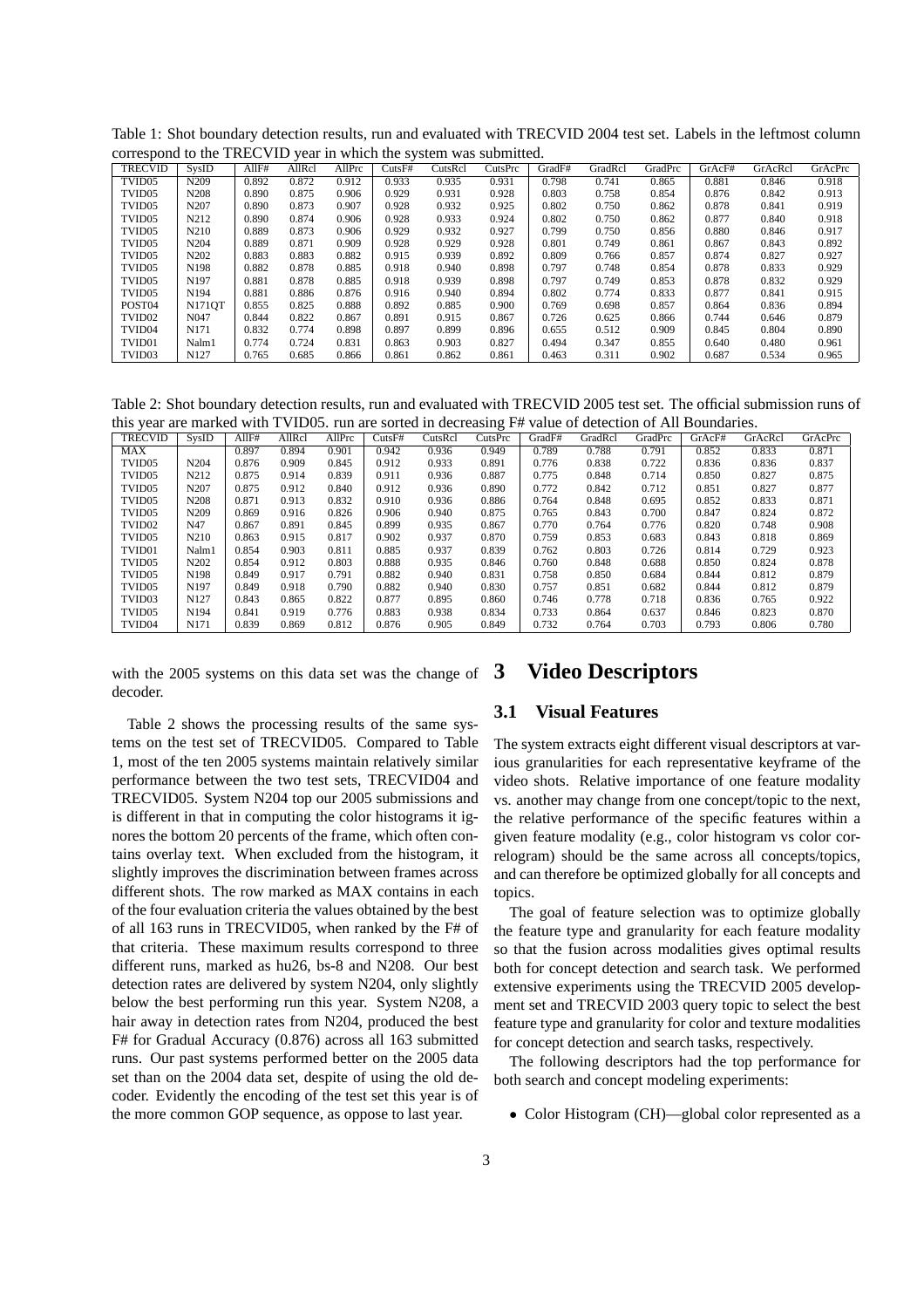166-dimensional histogram in HSV color space.

- Color Correlogram (CC)—global color and structure represented as a 166-dimensional single-banded auto-correlogram in HSV space using 8 radii depths  $[HKM+99]$ .
- Color Moments (CMG)—localized color extracted from a 5x5 grid and represented by the first 3 moments for each grid region in Lab color space as a normalized 225-dimensional vector.
- Co-occurrence Texture (CT)—global texture represented as a normalized 96-dimensional vector of entropy, energy, contrast, and homogeneity extracted from the image gray-scale co-occurrence matrix at 24 orientations.
- Wavelet Texture Grid (WTG)—localized texture extracted from a 3x3 grid and represented by the normalized 108-dimensional vector of the normalized variances in 12 Haar wavelet sub-bands for each grid region.
- Edge Histogram Layout (EHL)—localized edge histograms with 8 edge direction bins and 8 edge magnitude bins, based on a Sobel filter, extracted from a 5-region layout consisting of four corner regions and a center overlapping region (320-dimensional).

Although, the described visual descriptors are very similar to the MPEG-7 visual descriptors [MSS02], they differ in a sense that they have been primarily optimized for retrieval and concept modeling purposes, with much less consideration given to compactness or computational efficiency.

## **3.2 Motion Features**

We introduce a novel low-level visual feature that summarizes motion in a shot. This feature leverages motion vectors from MPEG-encoded video, and aggregates local motion vectors over time in a matrix, which we refer to as a motion image. The resulting motion image is representative of the overall motion in a video shot, having compressed the temporal dimension while preserving spatial ordering.

Motion vectors are present for all macroblocks in P and B frames of MPEG video. For I-frames, which start a GOP sequence of P and B frames, motion vectors have zeromagnitude. We generate a new image for each shot with dimensions equal to the matrix of macroblocks. For TREC news videos, motion images are dimensioned 20 columns by 13 rows. We preserve the spatial location of macroblock motion vectors by placing the vector's origin in the corresponding position in the motion image. We scale each vector by some constant factor F, which represents the predicted future direction of that vector over F-many frames. The scaled vector is added to the motion image, which aggregates all such vectors for the entire shot. The resulting two-dimensional motion image is cropped, linearized, and normalized, and used as a feature vector. In the case of TREC videos, this vector contains 260 features, corresponding to a scanline-version of the motion image.

## **3.3 Text Features**

We extracted several text features for each shot based on the speech transcript corresponding to the shot after expansion of the shot boundaries to include up to 5 immediate neighbors on either side without crossing full video clip boundaries. This shot expansion results in overlapping speech segments and attempts to compensate for speech and visual mis-alignment. The resulting shot documents were then processed for stop-word removal and Porter stemming, and for each term, the following text features were computed:

- Term Frequency (TF) in given shot document
- Inverse Document Frequency (IDF) across all shot documents
- TF\*IDF
- Binary term flag, 0 or 1, indicating presence or absence of given term in given shot document

Each shot was then represented in a sparse vector format, where the ith dimension reflected one of the above measures for the ith term in the speech vocabulary. These features were used for SVM-based modeling in the High-Level Feature Extraction task.

## **3.4 Semantic Features**

The third feature modality we used was that of 39 dimensional semantic model vectors built from the detection confidence scores with respect to 39 LSCOM-lite concepts. Extraction of the model vector features based on the semantic modeling is described in detail in section 4.

## **4 Concept Modeling**

Our basic principle for modeling semantic concepts or highlevel features based on low-level media features has consistently been to apply a learning algorithm to the low-level features [NBS<sup>+</sup>02, NJ03, NLN<sup>+</sup>03, NSS04, NNT05a]. Our criterion has always been to leverage generic learning algorithms for all concepts rather than focus on an overly specific and narrow approach that can only work for a single concept. In our view generic learning provides the only scalable solution for learning the large scale semantics needed for efficient and rich semantic search and indexing. Figure 1 illustrates our concept detection pipeline.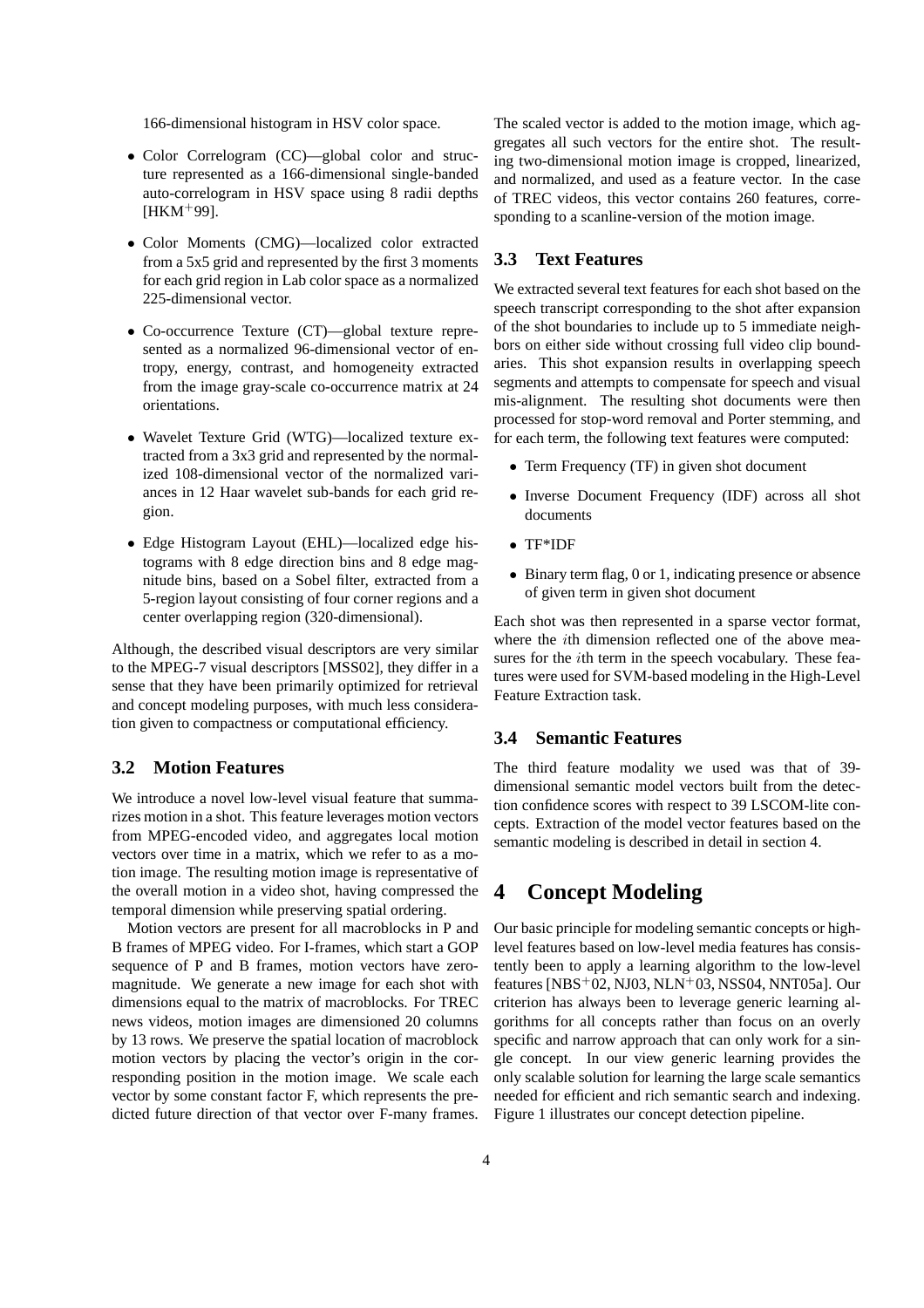

Figure 1: The IBM TRECVID 2005 Concept Detection pipeline.

## **4.1 Data Partitioning and Parameter Optimization**

We partitioned the development data set provided by NIST into the following 4 internal partitions for facilitating hierarchical processing experiments and selection by randomly assigning videos from the development set to each partition. The list below gives approximate number of keyframes in each partition.

- Training Set: 41K keyframes
- Validation Set: 7K keyframes
- Fusion Set: 7K keyframes
- Selection Set: 7K keyframes

### **4.2 Learning Approaches**

This year we focused on approaches that have been proven in the past to be successful while experimenting with new techniques for cross granularity propagation. We then proceeded to fuse across features and approaches in a flat as well as hierarchical fashion. For all our 7 submissions we fused across multiple low-level features. For 6 of the 7 submitted runs we also fused across multiple approaches. We created internal partitions of the development data set and used various partitions, for training low-level featurebased models using individual approaches and for fusing across features and approaches. We used support vector machines extensively for learning the mapping between low level features extracted from the visual modality as well as from transcripts and production related meta-features such as channel, language, time of the broadcast etc. We also built models for some if not all features extracted using three other approaches: a modified nearest neighbor learner, a maximum entropy learner and a Gaussian mixture model. For some high-level features from the benchmark which had enough training samples, and were predominantly regional, we also applied an extension of a new generalized multiple instance learning algorithm [NS05].

### **4.2.1 Support Vector Machines**

We represent keyframes with a set of low-level visual features, such as colors, textures, and shapes, and motion. We also extract a bunch of production meta-features. For the visual features and production meta-features we use support vector machines with non-linear kernels. We also represent shots by text features extracted from the transcripts and then convert them to sparse representation formats. We use support vector machines with linear kernels for the text features.

In the training phase, we learn feature representations corresponding to the binary hypotheses for each concept (presence/absence) using support vector machines [Vap95].

Support Vector Machines are popularly used for classification and regression in various domains including the multimedia domains. For the past few years support vector machine classifiers have resulted in top performance in concept detection for NIST TRECVID evaluations [NJ03,  $NLN<sup>+</sup>03, NSS04, NNT05a$ . Support vector machines used with nonlinear kernels allow us to learn nonlinear decision boundaries even when the data is high dimensional and are not affected by the curse of dimensionality due to the way the optimization is formulated to minimize empirical risk. They also offer good generalization capability. For the concept detection experiments there has been extensive reporting of the use of support vector machine classifiers and the procedures for tuning the model parameters including kernel parameters.

We use the held out validation set in selecting model parameters as well selecting optimally performing features from across all low-level features. We use the Radial Basis Kernel for the SVM experiments.

Performance of SVM classifiers can vary significantly with variation in parameters of the models. Choice of the kernels and their parameters is therefore crucial. To minimize sensitivity to these design choices, we experiment with different kernel parameters. Radial basis function kernels usually perform better than other kernels. In our experiments we build models for different values of the RBF parameter  $\gamma$  (variance), relative significance of positive vs. negative examples  $j$  (necessitated also by the imbalance in the number of positive vs. negative training samples) and trade-off between training error and margin c. While a coarse to fine search is ideal, we try several values of  $\gamma$ ,  $j$  and  $c$  thus evaluating dozens of configurations. Using the validation set we then performed a grid search for the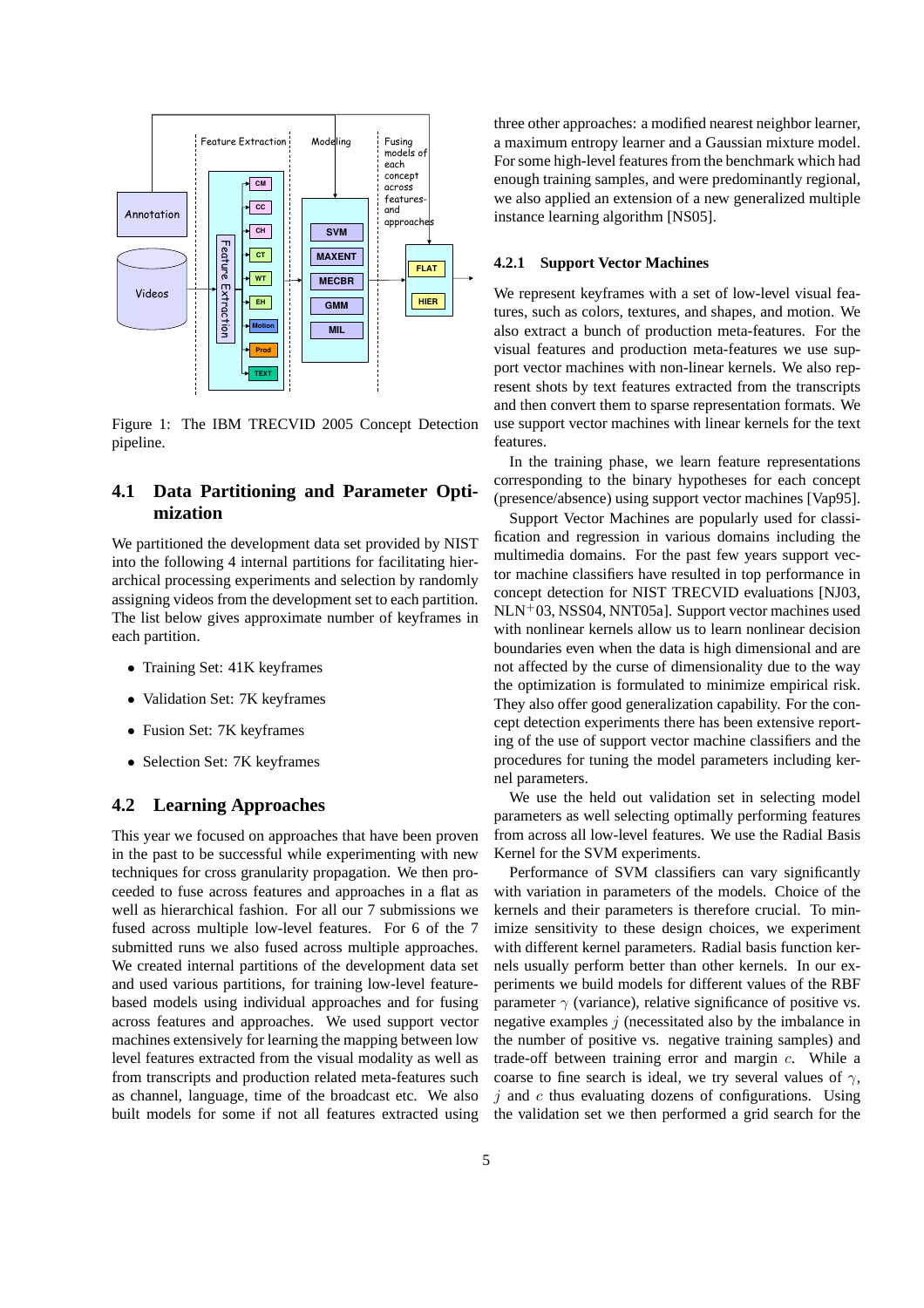combination that resulted in highest performance measure value, where this measure is the non-interpolated average precision over 1000 retrieved shots as a measure of retrieval effectiveness. Let  $R$  be the number of true relevant documents in a set of size  $S$ ;  $L$  the ranked list of documents returned. At any given index j let  $R_j$  be the number of relevant documents in the top j documents. Let  $I_i = 1$  if the  $j^{th}$  document is relevant and 0 otherwise. Assuming  $R < S$ , the non-interpolated average precision **(AP)** is then defined as

$$
\frac{1}{R}\sum_{j=1}^{S}\frac{R_j}{j} * I_j \tag{1}
$$

In the detection phase we use the optimal models to evaluate the target images for the presence/absence of the concept and generate a confidence measure correspondingly that can then be used to rank images for each concept.

#### **4.2.2 Gaussian Mixture Models**

We built gaussian mixture models for all the benchmark concepts using mixtures of diagonal Gaussians. This approach is known to work for concepts with a large number of training samples but results in lower performance than SVM models for concepts with small number of training samples [vtr02, NJ03]. We build conditional density models for positive samples and negative samples and then used the likelihood ratio test to generate the ranking at detection time.

#### **4.2.3 Maximum Entropy Methods**

In MaxEnt modeling, we assume that a random process produces an output (label)  $y$  given a context  $x$ . In multimedia annotation, y, which is a member of a finite set (vocabulary)  $Y$ , can be seen as a label for a specific shot. And  $x$ , a member of a finite set  $X$ , as extracted information (features) from the current frame. Training data is presented in pairs  $(x_1, y_1), (x_2, y_2), ..., (x_n, y_n)$ . The task is to learn possible correlations between  $x$  and  $y$ , and to build statistical models that can be used to annotate previously unseen shots automatically. The empirical probability distribution function (pdf) based on training data is as follows

$$
\tilde{p}(x,y) = \frac{1}{n} freq(x,y)
$$
\n(2)

Where *freq* is the count of a specific pair  $(x, y)$  in the training data. In real world applications, the training set size is finite. Therefore, the empirical distribution is a poor estimate of the joint pdf. Based on this partial information, MaxEnt modeling can be used to estimate the pdf that generated the empirical distribution  $\tilde{p}(x, y)$  in an unbiased way[Jay57]. At the core of the modeling process are *predicates*. These predicates are used to specify constraints on the model. In MaxEnt, the process of defining predicates is central to modeling: The goodness of the models is dependent on the ability of these predicates to capture relevant information and we differentiate from previous work in this [JM04].

In our experiments, we extract 3 types of low-level image features from each video shot: Lab space color moments, edge histograms and summary statistics of grey-level cooccurrence matrices. Together, these form our 3 different low-level descriptors which we will term *Color*, *Edge* and *Texture* in further discussions. Furthermore, we partition each shot key-frame (comprising  $350 \times 240$  pixels) into 35 regions ( $50 \times 48$  pixels each) and extract the feature descriptors for each of these 35 regions.

We try several predicates including unigram predicates, location dependent unigram predicates, and 2 types of bigram predicates. Both types of bigrams are constructed by combining the tokenized features in the product space of the unigram predicates. This choice imposes the possibility of obtaining bigram values that are not supported in the training data, resulting primarily from the sparseness of the product space. To counter this, we employ an approach inspired from class-based language models in speech processing. When two unigrams are composed into a bigram, we treat them differently. We start with few clusters for the composed unigrams and slowly increase the number of clusters such that the number of unique bigram predicates observed (in the training data) at each step matches the total possible bigram product space values. We stop at the largest cluster size for which this condition is met in the training data. The above predicates model individual low-level feature descriptors (i.e. Color, Edge, Texture). We then develop predicates predicates that model the interactions between the various low-level feature descriptors where the joint observation predicate is active only if all low-level descriptors are present in a given region. For more precise description please see [mst] and [J. 05].

#### **4.2.4 Modified Nearest Neighbors—MECBR**

Multi-example content-based retrieval (MECBR) is a modified nearest neighbor classifier used typically in contentbased retrieval (CBR) settings [NS03b, NNT05b]. Previously, we used MECBR to generate fully automatic visual runs for the TRECVID 2003 and 2004 search tasks  $[AHI<sup>+</sup>03, ACF<sup>+</sup>04]$ . This year, in addition to the search task, we explored MECBR for the concept detection task as well. MECBR models a query topic or a concept from a set of positive examples by dividing the examples into visually distinct categories, selecting representatives from each category, and treating each representative example as an independent CBR query. The results from the multiple queries are then aggregated within and across categories into a single ranked list. Parameters of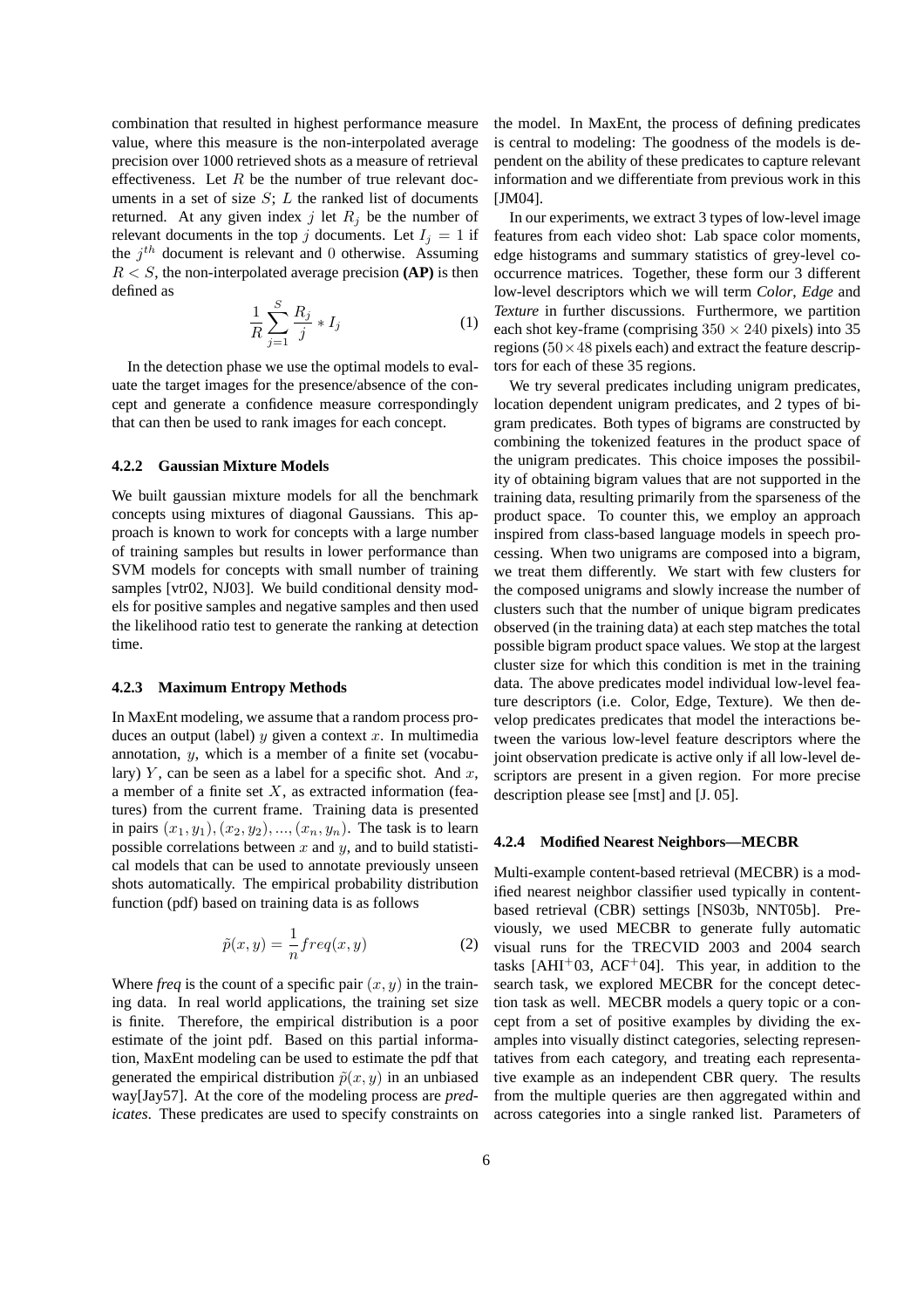the method determine how exactly the individual result lists are fused together, with alternatives ranging from simple non-weighted fusion (e.g., OR fusion logic across examples) to complex weighted Boolean fusion (i.e., a mixture of AND/OR fusion with weights) [NS03b]. The end result can therefore be thought of as the fusion of several distanceweighted nearest neighbor classifiers, each working with a different subset of the positive examples. This allows for different score normalization and aggregation methods in different portions of the feature space, which is an advantage over the traditional k-nearest neighbor formulation. The disadvantage of this method is in the computational overhead of executing a separate CBR query potentially for each positive example. For search scenarios where the number of positive examples is very limited (e.g., less than 10), this is not a significant overhead. However, in the case of concept modeling, where the training set may contain thousands of positive examples, this approach is clearly not scalable. To reduce the computational requirements of the approach for modeling of frequent concepts, we sample the positive examples using a biased sampling method which iteratively selects the most visually distinct examples from a given set. This is based on the idea of anchoring, where each successive anchor is selected so that it is as far away as possible from the previously selected anchors [NS03c]. For concept detection, we sampled up to 800 distinct positive examples for each concept and treated them as independent category representatives.

The above sampling approach naturally tends to pick outliers, however, so it is very sensitive to noise in the training set, where some examples may be mislabeled. To mitigate this, we used annotation redundancy, where available, to associate a relevance score to each shot. In particular, when deciding how to label a shot with redundant but conflicting annotations, we considered three different policies for aggregating the overlapping annotations. The first policy was a liberal one where a shot was labeled positive if any of its annotations were positive. This was most applicable to very rare concepts, where a false negative can be more detrimental than a false positive in the annotation. The second policy was a strict one, requiring a perfect agreement across all annotators in order to mark a shot positive. This policy was most conservative, resulting in the smallest set of positive examples, and was therefore applicable only to the most frequent concepts where false positives can be much more damaging than false negatives. The third policy was a 2/3 majority vote-based annotation and was most appropriate for concepts that were neither too rare nor too frequent. The optimal annotation resolution policy as well as the optimal score normalization and fusion parameters for each concept-feature combination were then determined based on a held-out validation set performance.

#### **4.2.5 Multiple Instance Learning**

Statistical learning techniques provide a robust framework for learning representations of semantic concepts from multimedia features. The bottleneck is the number of training samples needed to construct robust models. This is particularly expensive when the annotation needs to happen at finer granularity. It is precisely due to the cost of regional annotation, that the TRECVID 2005 Common Annotation exercise only involved frame-level annotation. We experiment with a novel approach where the annotations may be entered at coarser spatial granularity while the concept may still be learnt at finer granularity. Using the multiple instance learning paradigm, we learn representations of concepts occurring at the regional level by using annotations for several images. We use an extension of the generalized multiple instance learning algorithm [NS05] that can scale to a large number of training samples as well as a large number of instances per bag. The algorithm also provides the ability to plug in different density modeling or regression techniques.

The essence of applying multiple instance learning to disambiguate across granularity is shown in Figure 2. Here we use the same notation of *Bags* and *Instances* as in [MLP98]. A Bag is a collection of instances. Annotation is provided at the bag level but actually reflects the label of one or more instances in that bag. If at least one instance (region) that is positive the corresponding bag is labeled positive. Conversely a bag is labeled negative when all instances (regions) are negative for the semantic concept. The problem is to then learn in some feature space a concept point or a set of concept points that are closest to maximum possible positive bags (i.e. instances in these bags) and simultaneously away from as many negative bags (i.e. negative instances) as possible. Figure 2 uses a 2 dimensional feature space to illustrate this idea.

For TRECVID we applied multiple instance learning only to a limited number of concepts for which annotation was sufficient and the criteria to leverage multiple instance learning applied.

Figure 3 compares the 4 approaches, applied to all benchmark concepts using an internal partition (Fusion set)

### **4.3 Fusion**

We applied ensemble fusion methods to combine all concept detection hypotheses generated by different modeling techniques or different features. In particular, we performed a grid search in the fusion parameter space to select optimal fusion configuration based on a held-out validation set performance. Fusion parameters include a score normalization method and a score aggregation method. Score normalization methods include range normalization, statistical normalization shifting the score distribution to zero mean and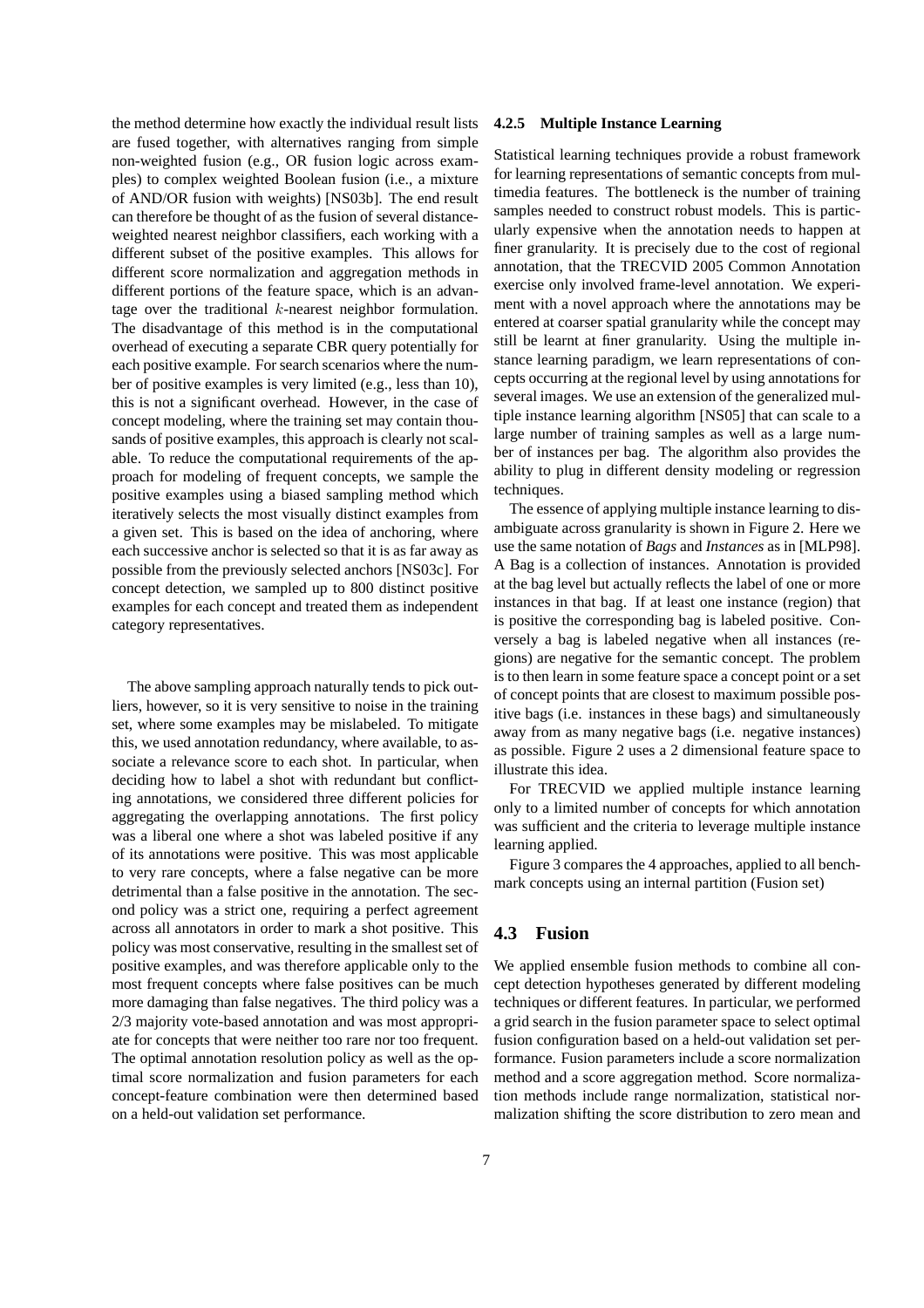

Figure 2: This figure shows a distribution of *bags* in a two dimensional feature space. Only bags are labeled. Multiple instance learning can result in the region in orange as the target concept as it is closest to as many positive bags as possible while farthest from many negative bags.



Figure 3: This figure compares the performance of the 4 approaches across the 10 benchmark concepts on the Fusion Set. SVMs outperform all other approaches by a wide margin.

uni-variance, Gaussian normalization, and rank normalization which discards the absolute scores and uses only the rank of each item in the result list. The fusion methods we considered include MIN, MAX, AVG, and weighted AVG fusion. As a special case of weighted averaging, we considered validity-based weighting, where the weights are proportional to the Average Precision performance of each concept detection hypothesis on a held-out validation set. We also explored two main fusion variations depending on the order in which we fused hypotheses.

**Flat Fusion across Features and Approaches.** The first approach was based on a single-level global fusion across all individual hypotheses, regardless of whether they came from different features or modeling techniques. We call this *flat fusion*. With this approach we performed a full grid search in the fusion parameter space but due to the large number of hypotheses being fused, we explored only binary weights (presence or absence of each hypothesis) with the weighted average score aggregation method. This has the effect of doing hypotheses selection but only non-weighted fusion.

**Hierarchical Fusion across Approaches.** The other approach was based on hierarchical, two-level fusion, where all features were fused first for each modeling approach, followed by fusion across the independent modeling approaches. This *hierarchical fusion* limits the number of hypotheses being fused at the second level and significantly reduces the fusion parameter search space. We were therefore able to explore more weighted combinations at this level by considering 10 uniformly distributed weight values for each dimension.

## **4.4 Building Model Vector**

We built SVM models for all 39 concepts of the LSCOMlite lexicon [NKK<sup>+</sup>] shown in Figure 4.

For each concept we applied the same training and validation procedure as applied to the ten benchmark concepts. The only exception was that in the interest of time we were able to fuse across only 4 features i.e. color correlgram, color moments on a  $3 \times 3$  grid, global cooccurrence texure and wavelet texture on a  $3 \times 3$  grid. We fused across these features using statistical normalization and ensemble averaging. The performance of the 39 concepts on an internal partition, is shown below in Figure 5.

Once these 39 concepts are detected, we then stack them together to create model vectors. These vectors are used along with low-level features in our visual search experiments. The models are also used for reranking in our search experiments describes in Section 5

## **4.5 Experiments and Results**

Based on all the experiments we submitted the following 7 runs:

• A JW ABOF1: Best of Fusion across features and approaches selected individually for each concept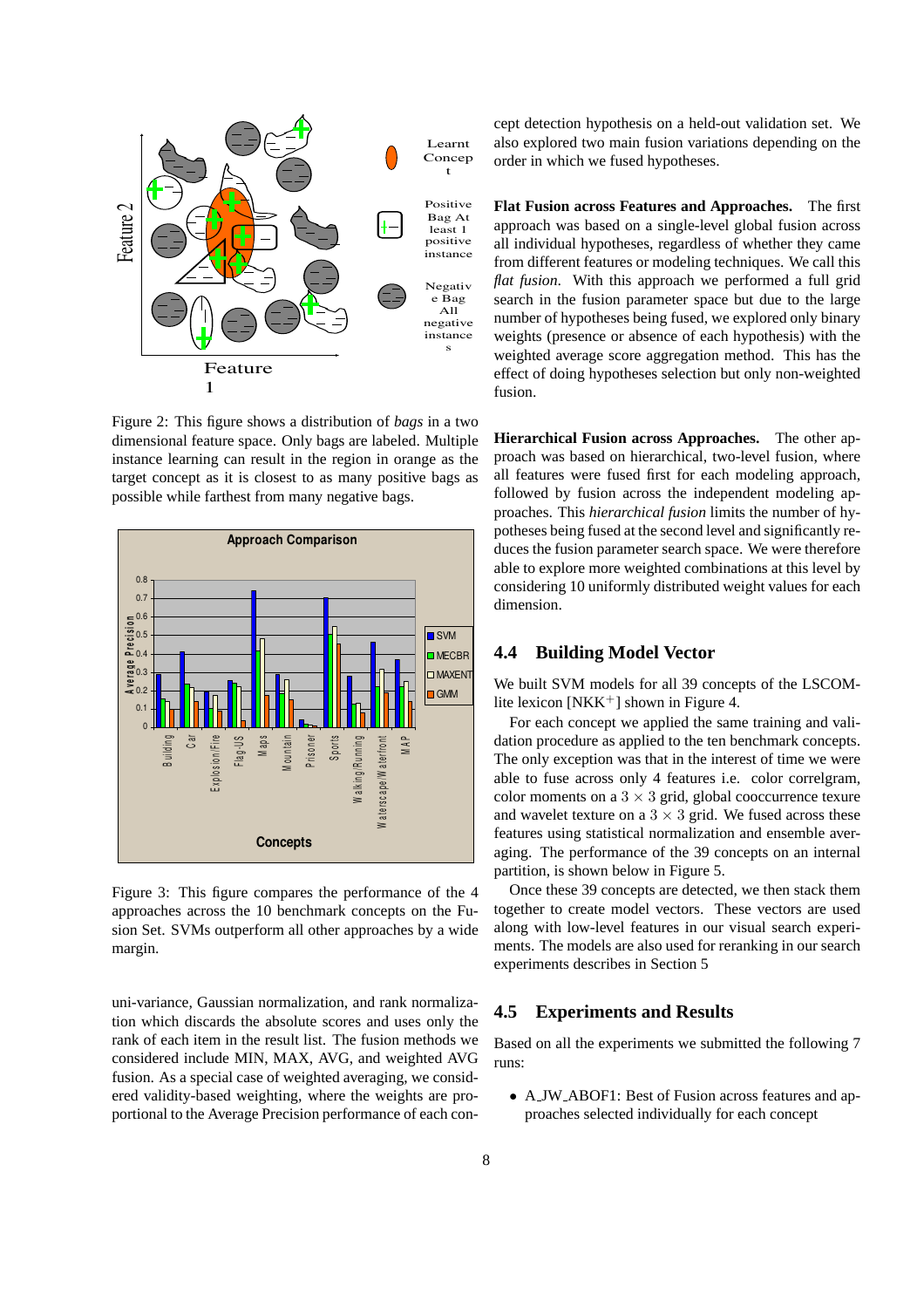

Figure 5: The performance of the modeled LSCOM-lite lexicon on an internal test set [NKK<sup>+</sup>].

- A JW A1SA2: Flat fusion across all features and approaches using statistical normalization and ensemble averaging
- A JW A1SV3: Flat fusion across all features and approaches using statistical normalization and validity weighting
- A JW ABOA4: Hierarchical fusion across features for each approach and validity weighted fusion across all approaches
- A JW SVM5: Fusion across all features for each approach and selection of the best single approach for each concept,
- A JW M2SW6: Fusion across all features and 2 approaches SVM and MECBR with weights learning
- A JW SVMFD7: SVM models with fusion across all approaches trained on the entire development set with optimal parameters from one partition

Results indicate that two approaches A JW SVMFD7 and A JW ABOA4 topped performance with a mean average precision of 0.3356 whereas the fusion across a subset of approaches A JW M2SW6 returned the lowest MAP of 0.3126 across the 7 runs. All the 7 runs resulted in the top 7 MAPs across all the TRECVID runs evaluated.

Figure 6 shows the IBM runs in comparison to the rest of the submitted runs for TRECVID. The blue colored bars denote the 7 IBM runs and all result in top MAP performance.

A concept-wise comparison with the mean, median and best non-IBM run is shown in Figure 7

## **5 Search**

## **5.1 Automatic Search**

The IBM team focused heavily on automatic search for this year's TRECVID, submitting 6 automatic runs out of 7 allowed submissions. Our automatic search system was a combination of speech-based retrieval with automatic query refinement, visual retrieval using a combination of two light-weight learning approaches, and model-based reranking using automatic concept detectors for the 39 concepts from the TRECVID 2005 common annotation effort. All processing was done at the sub-shot level based on the master shot boundary reference provided by the Fraunhofer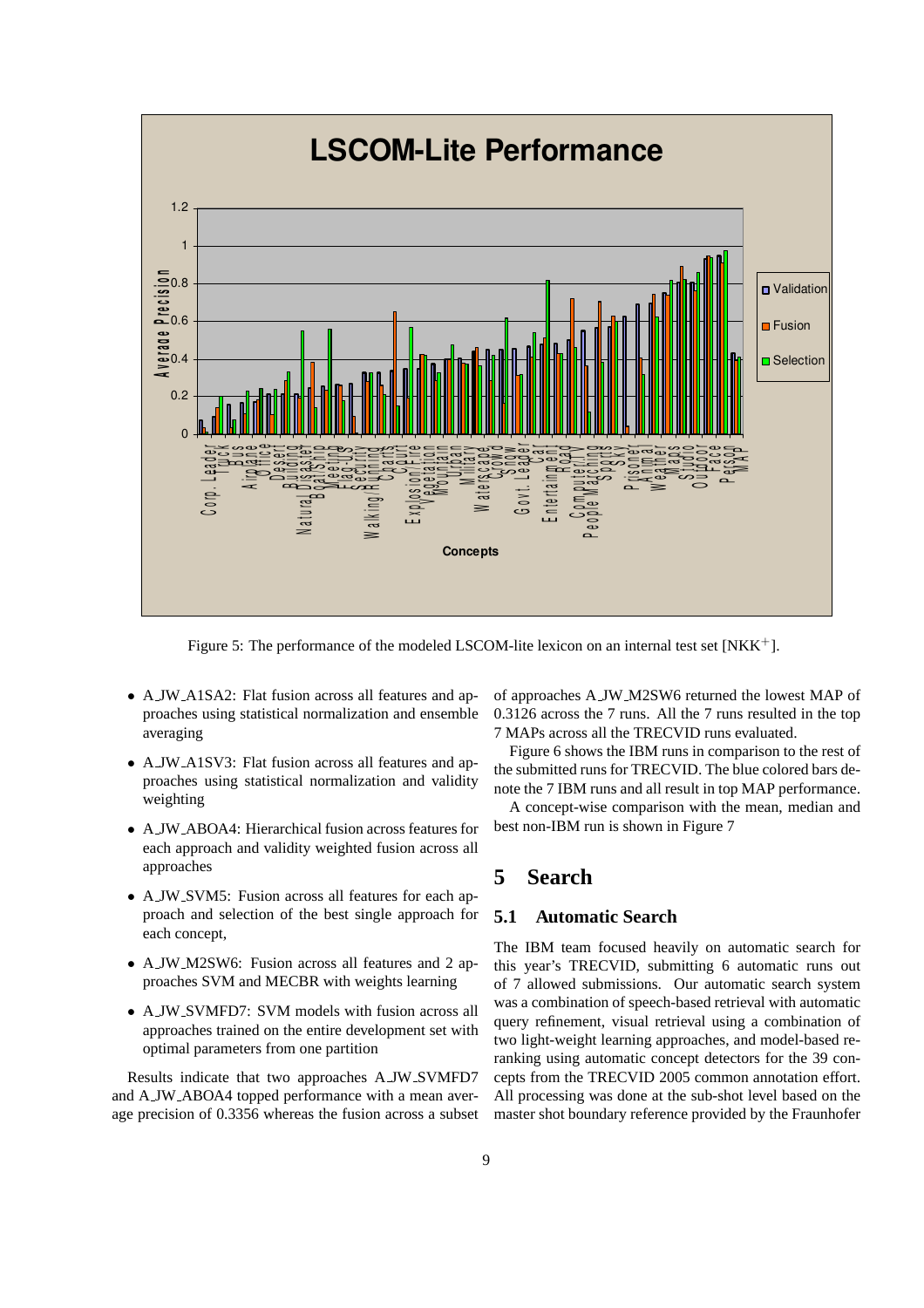

Figure 6: IBM Concept Detection runs compared to all TRECVID 2005 concept detection system runs. IBM runs represented by blue bars. return MAP between 0.3126 and 0.3356.



Figure 7: IBM runs result in top performance for 7 of the 10 benchmark concepts with performance above the median in the rest.

Institute [Pet], where each sub-shot was represented by a single keyframe and a corresponding speech transcript segment. Results were then aggregated at the shot level by taking the maximum confidence score across all sub-shots for each shot. The overall system is illustrated at a high level in Figure 8.

#### **5.1.1 Speech-based retrieval**

Our speech-based retrieval system this year was built using the IBM *Unstructured Information Management Architecture (UIMA)* [FL04] and the JuruXML semantic search engine  $[MMA<sup>+</sup>02]$  developed by IBM Research. The UIMA SDK is scheduled to be open-sourced by the end of the year and is currently available for download at the IBM Alphaworks site [uim]. The SDK also includes the JuruXML semantic search engine. In addition to the base UIMA SDK,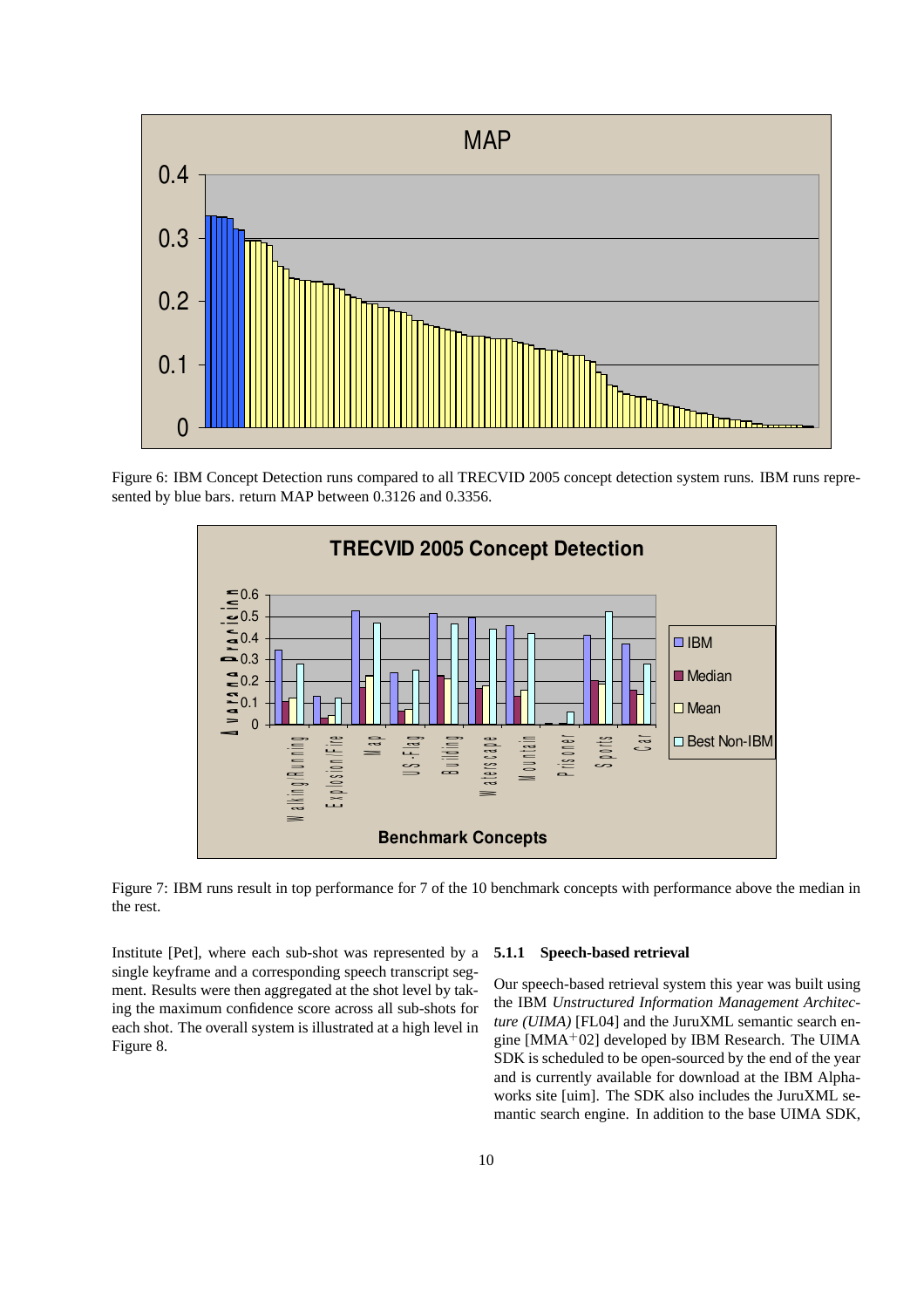

Figure 4: The modeled LSCOM-lite lexicon  $[NKK^+]$ 

we used several UIMA components developed by IBM Research for advanced text analytics. These include the TAL-ENT system for Text Analysis and Language Engineering Technology, the Resporator (RESPOnse geneRATOR) system [PBCR00] built on top of TALENT, and the PIQUANT Question Answering system  $[CCCP<sup>+</sup>04]$  built on top of RESPORATOR. We used the TALENT component to perform token and sentence detection, lemmatization, and partof-speech annotation. The RESPORATOR component was used to annotate text with over 100 semantic categories, including both named and unnamed entities, such as people, roles, objects, places, events, etc. It is a rule-based annotator developed originally for Question Answering purposes [PBCR00] and used extensively by the PIQUANT system. Finally, we leveraged the query analysis and refinement capabilities of PIQUANT in order to do automatic query expansion to the categories detected by RESPORA-TOR. For example, a query containing the term "basketball" would automatically be expanded to include the "SPORTS" tag detected by the RESPORATOR component. This essentially performs automatic query sense disambiguation and expansion.

In addition to the RESPORATOR-based query expansion, we explored two other methods for automatic query refinement based on pseudo-relevance feedback [XC96], which are based on the assumption that the top-ranked documents for a given query are indeed relevant. Traditional relevance feedback methods such as Rocchio refinement



Figure 8: Overview of IBM automatic search system.

process [Roc71] can then be used to effectively refine the query. In particular, a set of top-ranked documents is first retrieved using the original user query. The weight of the query terms is modified according to their frequency in this set. In addition, expansion terms are selected from this set, based on various selection criteria, and added to the query. The refined query is then submitted to the system, resulting in the final set of documents considered relevant to the original user query. An alternative way to select additional terms for query expansion is to consider *lexical affinities (LA)*, which are pairs of terms that frequently co-occur within a close proximity of each other (e.g., phrases). The idea is that if one of the terms in a lexical affinity appears in the query text, it is likely that the other part of the LA is also relevant. An LA-based query expansion method was proposed in [CFPS02]. We used both automatic query expansion approaches since both are available as native functionality in the JuruXML search engine. Our final speechbased retrieval system was therefore the combination of three separate automatic query refinement methods—QAbased query expansion to text categories, Rocchio-based pseudo-relevance feedback query expansion, and lexical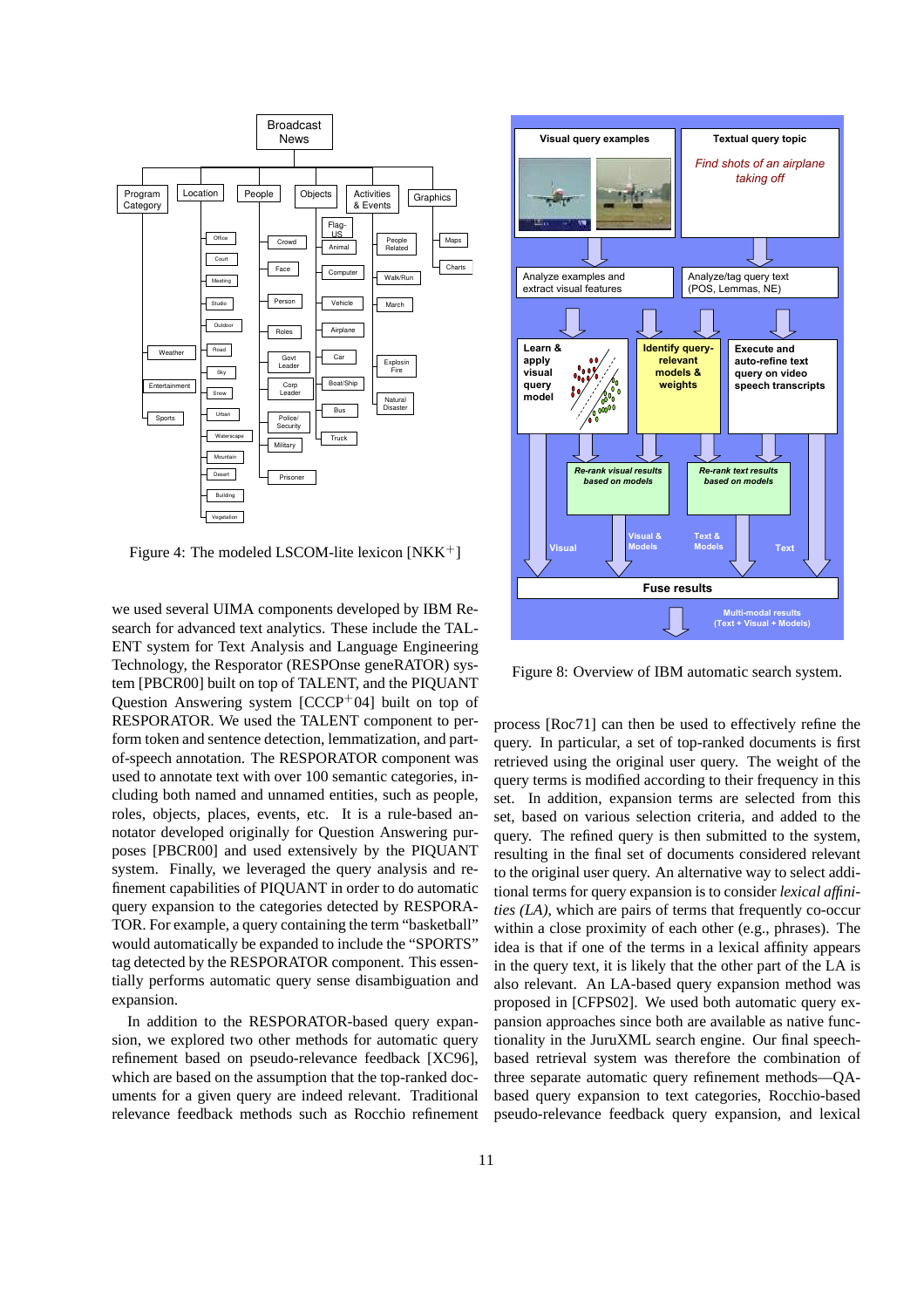affinity-based pseudo-relevance feedback query expansion. The parameters for each of the methods were tuned globally on the TRECVID 2003 corpus and search topics, and the three methods performed comparably on our internal experiments. The ranked lists generated by the three approaches were therefore fused using a non-weighted queryindependent Round Robin fusion—e.g., min rank aggregation of individual rank lists.

### **5.1.2 Visual retrieval**

For our visual retrieval subsystem, we used the approach from [NNT05b]. For brevity, we give only a brief summary of the approach here along with main deviations from [NNT05b].

**Visual retrieval using SVM.** Discriminative modeling, such as Support Vector Machines (SVM), works well for the Concept Detection task. The use of the SVM for the Search Task faces two challenges:

- Very small number of distinct positive examples
- No negative examples

We overcome these challenges by creating pseudonegative samples from unlabeled data and using a "bagging" approach to mitigate the problem of imbalanced learning. This allows us to apply SVM discriminative modeling to query topics with very limited training data (e.g., on the order of 10 positive examples only). Discriminative modeling is very complementary to other popular approaches for content-based retrieval, such as nearestneighbor modeling. While nearest-neighbor approaches have good recall, they usually suffer from poor precision, which is where discriminative models, such as SVMs, can excel. We therefore explored the combination of SVM with the MECBR modified nearest-neighbor approach. In our experiments we confirmed that the two approaches are very complementary, each outperforming the other in some cases, with the combination outperforming both in almost all cases. The overall SVM topic modeling approach—and its combination with the MECBR approach—is illustrated in Figure 9. More details on the general approach can be found in [NNT05b] so we list only specific implementation decisions here.

Performance of SVM classifiers can vary significantly with variation in parameters of the models. To minimize sensitivity to these design choices, we use the variance and the trade-off parameters determined for each feature for the TRECVID 2005 Concept Detection task. Radial basis function (RBF) kernels usually perform better than other kernels, so our reported results use SVM with RBF kernel. The other two parameters, ratio between positive and negative examples and number of learned SVM hyperplanes (



Figure 9: Combination Hypothesis Illustration. Each line represents a primitive SVM hyperplane between the same set of positive examples and a randomly sampled bag of pseudo-negative examples. Each circle represents a single CBR query executed by the MECBR method.

i.e. *bags*, as in [NNT05b]) are very specific to the nature of the search task, and therefore, optimized jointly. The SVM scores corresponding to each hyperplane are fused using AND logic, so that the final SVM model corresponds to the intersection of several positive hyper-spaces derived from each of the primitive SVM models. Thus, the objective of the ratio and bag number selection was to minimize the under-sampling rate of negative examples while avoiding the imbalance problem in the learning process [Jap00], and conserving the underlying distribution of the data points. These parameters were jointly determined based on the limiting factor of having a *very* small number of distinct (i.e. not near-duplicate) positive examples. Let  $N$  be the number of *bags*, K the imbalance ratio, and P number of positive examples for a specific query. We tested three different approaches for the parameter selection with initial  $K$  set to 10:

- Randomly sample the dataset for  $N * K * P$  points that are not in the  $\epsilon$ -neighborhood of positive examples. Pick  $K * P$  points for each primitive SVM run.
- Randomly sample the dataset for  $N * K * P$  points that are not in the  $\epsilon$ -neighborhood of positive examples. Cluster the selected points using k-means algorithm into  $N$  clusters (with min number of items in each cluster set to  $2 * P$ ), and run the primitive SVM run using each cluster as a pseudo-negative bag. K will vary for each cluster. Vary N.
- Cluster the dataset points using k-means algorithm into N clusters (with min number of items in each cluster set to  $P$ ). Remove the clusters where there are more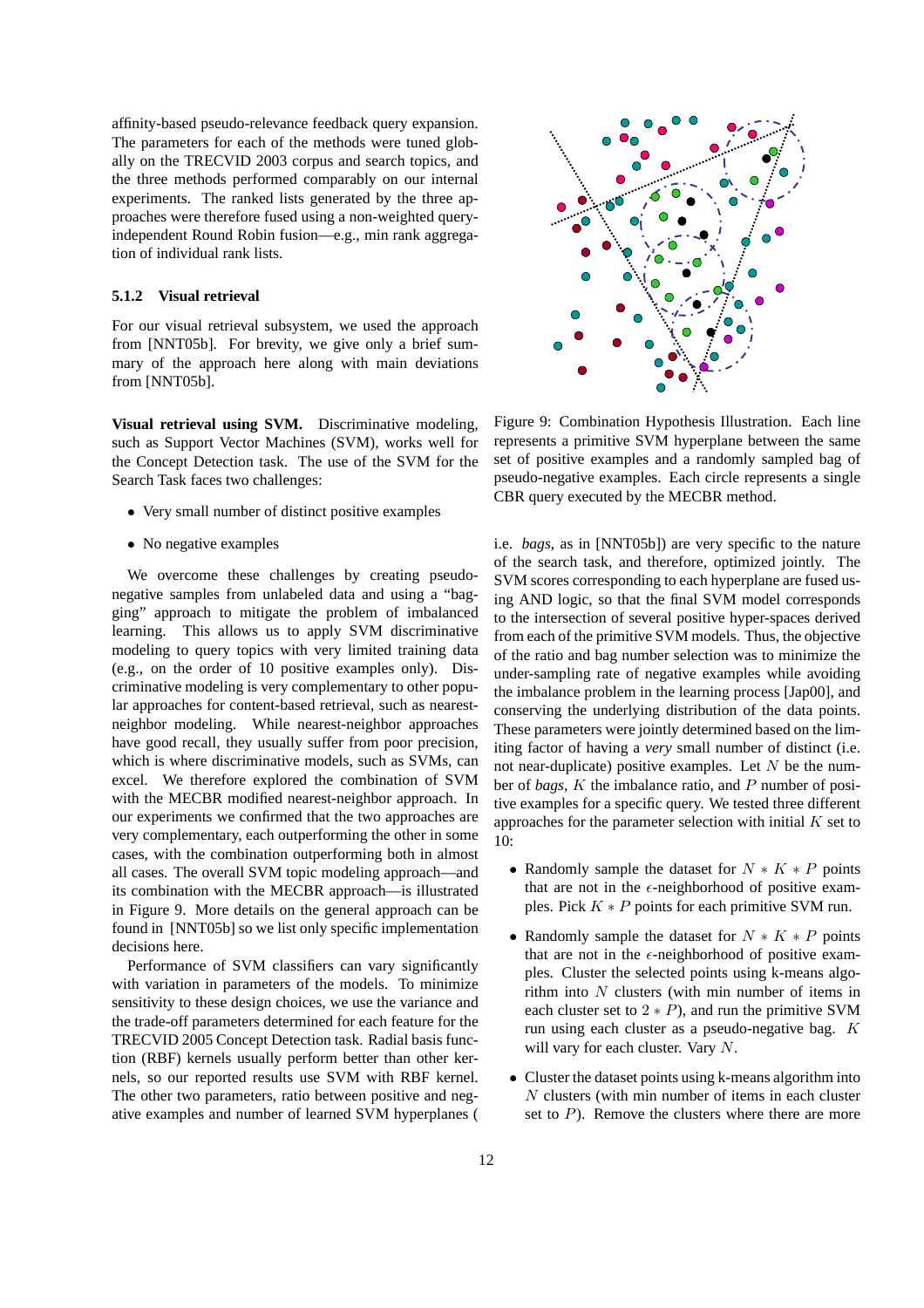than 10% of positive examples. Pick  $K \times P$  examples from one cluster at the time (initial  $N$  varies for the query topic), and use them as a pseudo-negatives in a primitive SVM run.

These approaches were tested for  $K=10$ , and N between 10 and 50 for the TRECVID 2005 Search Task testing on the development set. The first and the third method gave comparable results, while the second method underperformed. This is not surprising, since using pseudonegatives from only one cluster can actually enable low selectivity in a high-dimensional feature space. We used the first approach for the final SVM-based visual runs due to its simplicity and consistent performance.

**Visual retrieval using MECBR.** We used the multiexample content-based retrieval (MECBR) approach from [NS03b, NNT05b] (see also Section 4.2.4) as a complementary approach to SVM for query topic modeling. While SVM works great when there is a sufficient number of training examples, including negative examples, it can learn only simple decision boundaries when given very few positive and some pseudo-negative examples. The decision hyperspace learned by SVM can therefore be refined through a combination with a nearest-neighbor type of classifier modeling the immediate neighborhood of the positive examples. The idea is that we would like to combine the recall of nearest-neighbor classifiers, such as MECBR, with the precision of discriminant classifiers, such as SVM. The approach is illustrated in Figure 9.

For more details of the two methods and the way the combination hypothesis works, please see [NNT05b]. The MECBR method used in the search task was identical to the one described in the above paper and also to some extent in Section 4.2.4. Specifically, unlike the concept detection task, in the search task we did not use any clustering or sampling of the positive examples since their number was limited to begin with. The complete set of positive visual examples for each topic included all image examples, if given, as well as up to 3 frames extracted from each of the given video segments. These frames were uniformly spaced within the segment after stripping the 5 boundary frames on both sides of the clip. Each example was then used independently as a CBR query and results were fused using OR logic (i.e., MAX aggregation of confidence scores). Other parameters (e.g., score normalization) were fixed globally on a feature-dependent but query-independent basis. The MECBR approach was used with four features global color correlogram, color moments grid, global cooccurrence texture, and semantic model vectors.

**Fusion.** The final visual-only run was a combination of SVM-based and MECBR-based runs for 4 different features—color correlogram, color moments, cooccurrence texture, and semantic model vectors. These 8 runs were fused using simple non-weighted averaging of statistically normalized scores (e.g., see [NNT05b]). The only twist was that all low-level features were fused first, and the resulting ranked list based on visual features was then fused to the one based on semantic features. This was done so as to avoid bias towards the visual feature runs, which outnumbered the two semantic feature runs.

#### **5.1.3 Model-based retrieval**

Model-based retrieval applies the results from off-line concept detection and text analysis to on-line queries by triggering concept models with different weights. We have devised a supervised and an unsupervised method for offline index creation, both producing text-to-model correlation indices that are used in the on-line query execution to produce model-based rankings of shots. Both methods are data-driven and use corpus co-occurrence statistics to compute a mapping from terms in the speech transcript to names of available models. The two approaches are illustrated in Figure 10.

The supervised index creation step leverages a standard text search engine to produce the text-to-models correlation index. We generate pseudo-documents for all ASR terms, after pre-processing the text with a stemmer and a phraser. Given a shot and its corresponding ASR text, we extend the pseudo-documents with each term's co-occurring text. We also add concept models from ground-truth concept annotations for the given shot to all of the pseudo-documents. A text search engine indexes the documents and computes TF-IDF statistics for each term. We refer to the resulting index as a text-to-model correlation index.

Our unsupervised approach involves the creation of a text-to-model correlation matrix. After pre-processing ASR text with a stemmer and a phraser, we weight ASR terms with models from automatic concept detection across all shots. The resulting correlations between ASR terms and corresponding concept models are aggregated in a matrix of terms to concepts. We refer to this resulting matrix also as a text-to-model correlation index.

Queries are evaluated in an on-line step, which leverages one of the off-line correlation indices to produce a modelbased ranking of shots. Queries are analyzed in the same manner as ASR text in the previous steps; a stemmer and a phraser are used to resolve terms for matching query text to text-to-model correlation indices. In case of the supervised approach, the query text is evaluated using the search engine, resulting in a confidence list of best-matched models and corresponding weights proportional to the returned search engine scores. In the unsupervised approach, model confidences are selected from the text-to-models correlation index for each query term and are then fused across query terms to produce overall query-model correlation weights.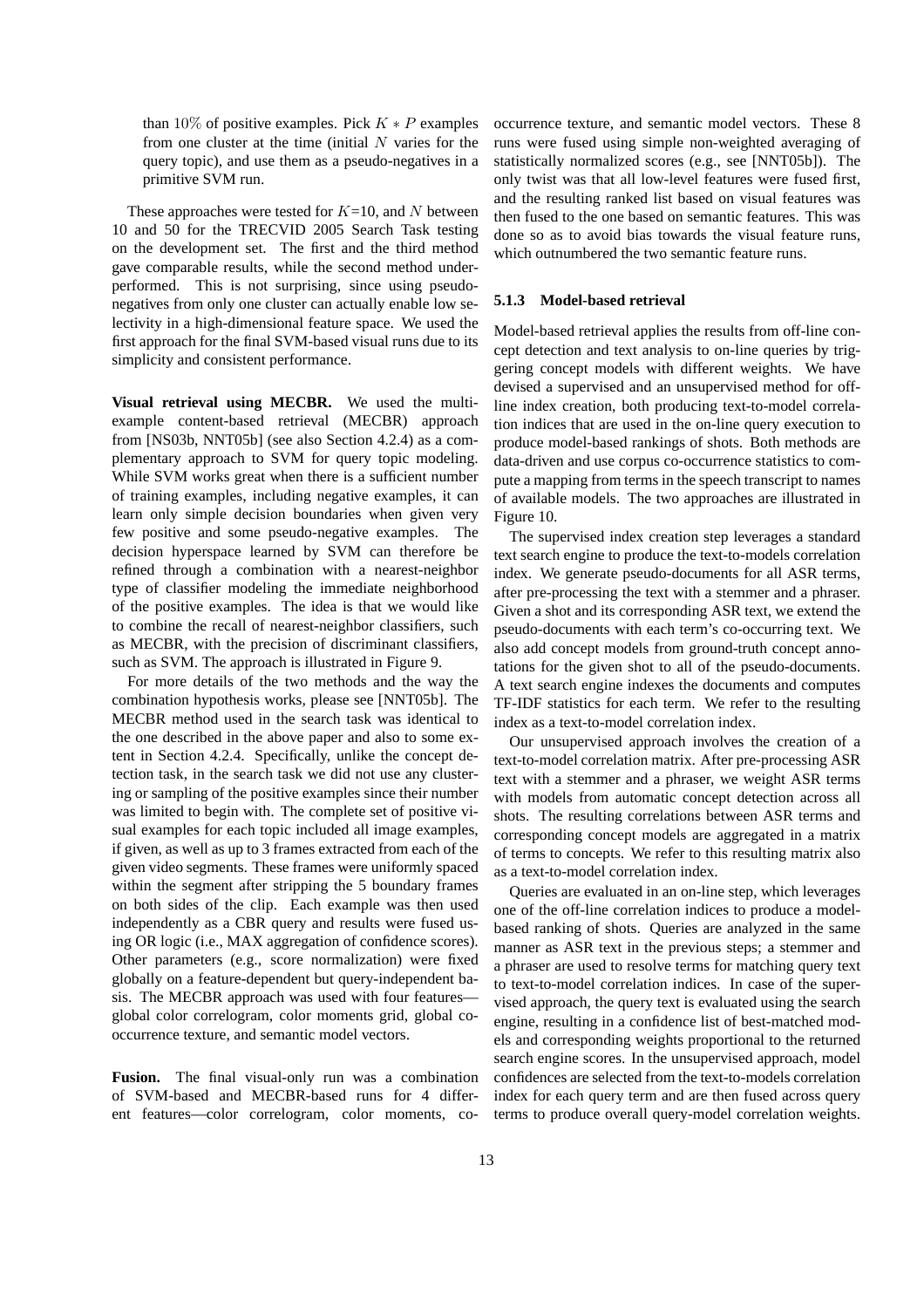

Figure 10: Overview of the model-based retrieval method, which applies the results from off-line concept detection and text analysis to on-line queries by triggering concept models with different weights. The approach consists of an off-line index creation phase and an on-line query expansion phase.

We then adjust and re-rank the resulting list of models and confidences for both approaches by evaluating the query against a list of synonyms for models and boosting the weights of models that were hit by the query. Given the final list of query-relevant models and weights, we select the most relevant  $k$  models with their corresponding weights, and fuse them using weighted average score aggregation to generate a final ranked list of shots. The resulting modelbased ranked list is then used to re-rank lists from other retrieval methods through an appropriate fusion method.

#### **5.1.4 Multimodal Fusion and Reranking**

Our fusion approach for the search task was similar to that of the concept detection task (see Section 4.3). However, due to the lack of a training set for fusion parameter tuning, we had to resort to globally tuned query-independent fusion, as opposed query-class-dependent fusion methods as in [KNC05]. In particular, we used the following rules when fusing multiple runs from the same modality or from different modalities:

- Fusion of visual runs only—we used non-weighted score averaging of statistically normalized scores.
- Fusion of text runs only—we used non-weighted score averaging of rank normalized scores.
- Fusion of text and visual runs—we used round robin fusion by doing rank normalization followed by MAX score aggregation.
- Model-based re-ranking of text runs—we used nonweighted score averaging of rank normalized scores.
- Model-based re-ranking of visual runs—we used nonweighted averaging of statistically normalized scores.
- Fusion of text + visual + models—same as text+visual fusion but using the model-based re-ranked text and visual runs as inputs.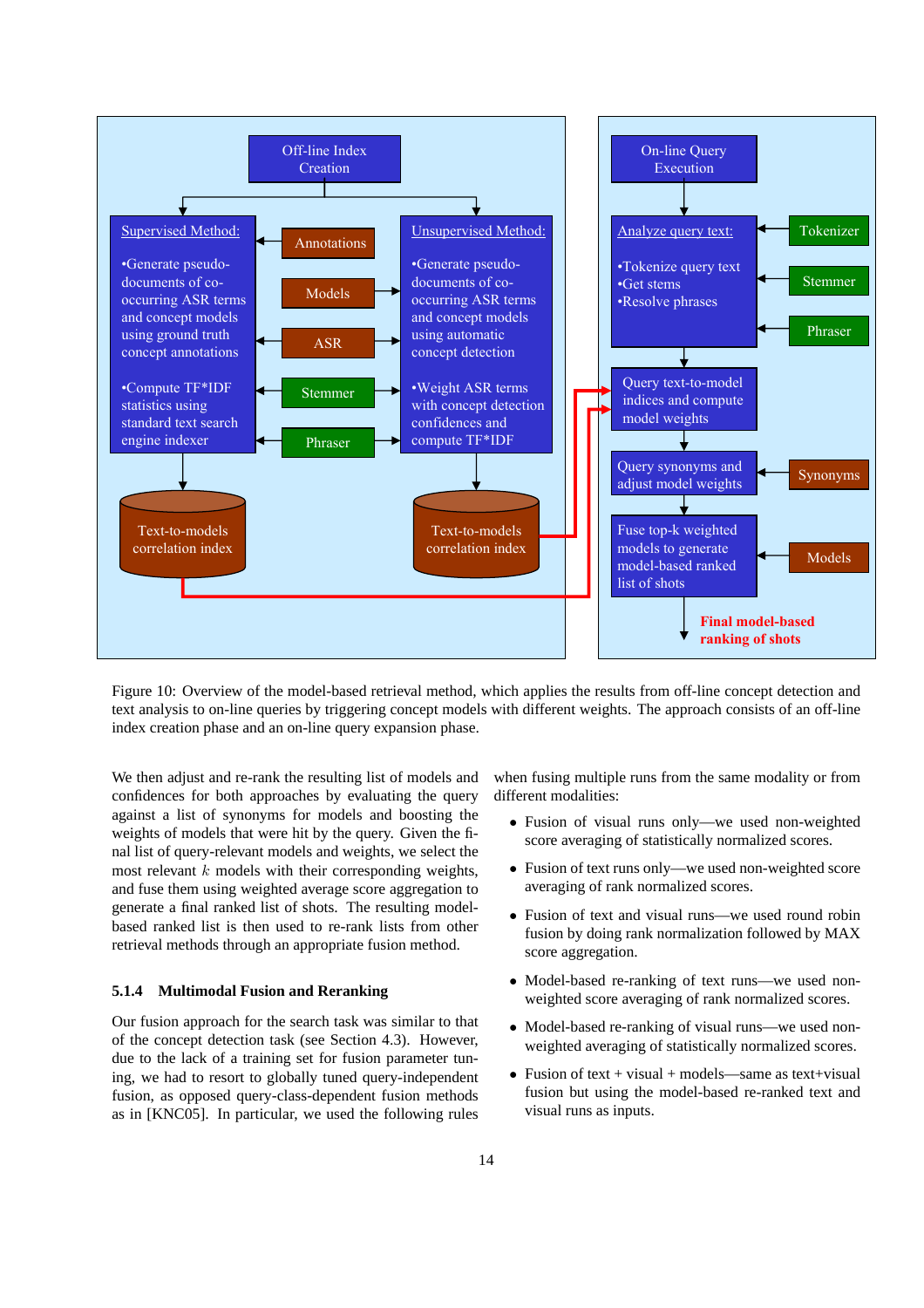

Figure 11: Mean Average Precision performance of IBM automatic search type A runs relative to other automatic type A submissions.

#### **5.1.5 Experiments and Results**

We submitted 6 automatic type A runs for this year's Search Task, which are listed with their corresponding MAP scores in Table 3 and in Figure 11.

| Run ID           | Run Description          | <b>MAP</b> |
|------------------|--------------------------|------------|
| $F_A_1_$ JW_T_7  | Text                     | 0.057      |
| $F_A_2_JW_TM_6$  | $Text + Models$          | 0.070      |
| $F_A_2_JW_TV_5$  | $Text + Visual$          | 0.106      |
| F.A.2JW.V.3      | Visual                   | 0.110      |
| F A 2 JW VM 4    | $Visual + Models$        | 0.119      |
| $F_A_2_JW_TVM_2$ | $Text + Visual + Models$ | 0.119      |

Table 3: Mean Average Precision scores for all IBM automatic search submissions.

For speech-based retrieval, we used only the required ASR/MT transcripts and experimented with several different approaches for automatic query refinement. These included query expansion based on pseudo-relevance feedback, lexical affinities, as well as automatic detection and expansion to over 100 semantic categories developed originally for question answering purposes. While our textbased run performed competitively relative to other textonly submissions (it was 4th out of 11 comparable submissions and well above the mean and the median)—we generally found the text modality to be much less reliable this year due to the effects of machine translation for foreign sources. This run had our lowest Mean Average Precision of 0.057 and its performance relative to all automatic and manual text-only baselines is shown in Figure 12.

The highlight of our system this year was our visual-only run, which performed nearly twice as well as our text-only baseline (MAP of 0.110), and outperformed all automatic type A submissions by other participants as well as 26 of the 28 manual submissions. For this run, we explored a



Figure 12: Mean Average Precision performance of automatic and manual text-only required baselines.

novel approach leveraging two complementary light-weight learners—modified nearest-neighbor and SVMs—to solve the problem of visual query modeling with few examples. The details of this approach can be found in [NNT05b].

combing corpus-based co-occurrence of ASR terms and Another approach that worked very well for us was model-based re-ranking and expansion of result lists generated by speech-based and/or visual-based retrieval. We build SVM models for all 39 concepts that were annotated, and used these models to generate a rank list for each query based on how relevant each model was to the query text. We measured query-to-model relevance using two approaches, models, along with model synonym-based query expansion. The final model-based ranked result list was then fused with ranked lists generated by other retrieval methods so that the other lists are effectively re-ranked based on the weights of the most relevant models for each query. Model-based reranking improved upon the text-only baseline by over 20% to a MAP of 0.070. It also lead to our top 2 runs (both with equal MAP of 0.119) by re-ranking our visual-only and text+visual runs, improving them by 8% and 12%, respectively.

## **5.2 Interactive Search**

The IBM Marvel Multimedia Analysis and Retrieval System was used for our interactive search run. Marvel provides search facilities for content-based (features), modelbased (semantic concepts) and text-based (speech terms) querying.

Marvel allows users to fuse together multiple searches within each query, which was typically done for answering the TRECVID query topics. For example, given the statement of information need and query content, the user would typically issue multiple searches based on the example content, models and speech terms. In many cases, the results from an automatic run were used to kickoff the interactive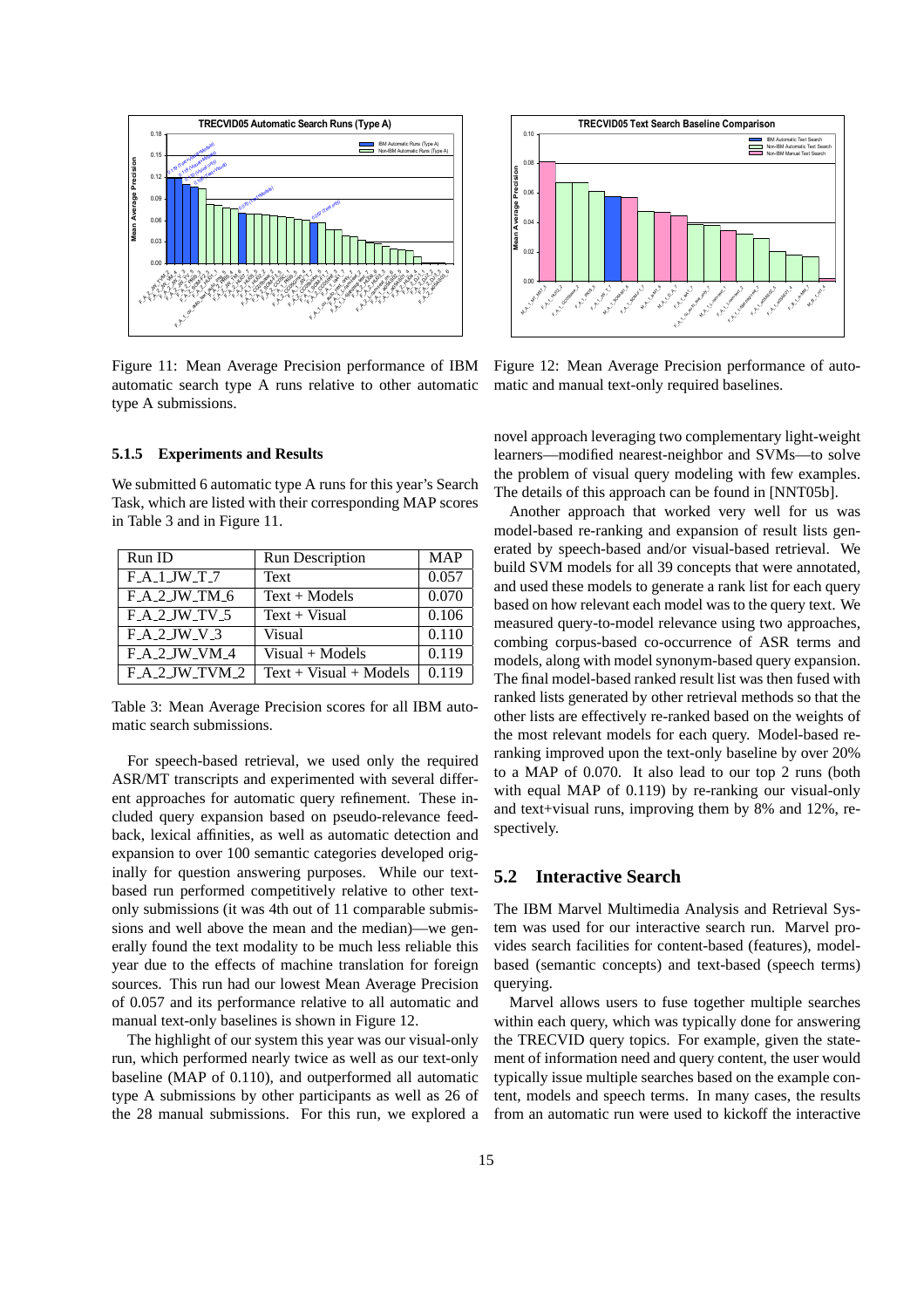

Figure 13: Marvel multimedia analysis and retrieval system used for interactive search (results for qry158).

search. Figure 13 illustrates the Marvel multimedia analysis and retrieval system. An on-line demo of the system can be accessed from http://www.research.ibm.com/marvel/.

# **6 Observations and Future Directions**

We experimented with a number of new techniques in the context of TRECVID 2005. For the detection task, we observed robust performance with the baseline support vector learner and were able to improve upon its performance using an ensemble of other generic learning techniques resulting in top performance. For the search task, we were able to automatically leverage for the first time, models as well as model vectors along with our existing bank of features. We were also able to leverage for the first time through the IBM UIMA Text Analytics components, various text analytics and processing functionalities that when combined with our low-level and high-level visual features and models resulted in the top performing automatic Type A search runs. We are working to improve upon the new directions including better leveraging of models as well as learning models across granularities. We also plan to work on improving our interactive search capabilities so that it can fully and efficiently expose our analytical capabilities at search run time with minimal onus on the human in the loop.

## **References**

- $[ACF<sup>+</sup>04]$  A. Amir, S.-F. Chang, M. Franz, G. Ivengar, J. R. Kender, C.-Y. Lin, M. R. Naphade, A. Natsev, J. R. Smith, and J. Tešić. IBM Research TRECVID-2004 video retrieval system. In *NIST Text Retrieval Conference (TREC)*, Gaithersburg, Maryland, November 2004.
- $[AHI<sup>+</sup>03]$  A. Amir, W. Hsu, G. Iyengar, C.-Y. Lin, M. Naphade, A. Natsev, C. Neti, H. J. Nock, J. R. Smith, B. Tseng, Y. Wu, and D. Zhang. IBM Research TRECVID-2003 video retrieval system. In *NIST Text Retrieval Conference (TREC)*, Gaithersburg, Maryland, November 2003.
- [CCCP<sup>+</sup>04] J. C.-Carroll, K. Czuba, J. Prager, A. Ittycheriah, and S. B.-Goldensohn. IBM's PIQUANT II in TREC2004. In *NIST Text Retrieval Conference (TREC)*, 2004.
- [CFPS02] D. Carmel, E. Farchi, Y. Petruschka, and A. Soffer. Automatic query refinement using lexical affinities with maximal information gain. In *25th Annual International ACM SIGIR Conference on Research and Development in Information Retrieval*, pages 283–290. ACM Press, 2002.
- [FL04] D. Ferrucci and A. Lally. UIMA: An architectural approach to unstructured information processing in the corporate research environment. *Journal of Natural Language Engineering*, 10(3-4):327–348, 2004.
- $[HKM<sup>+</sup>99]$  J. Huang, S. Kumar, M. Mitra, W. Zhu, and R. Zabih. Spatial color indexing and applications. *International Journal of Computer Vision*, 35(3):245–268, Dec 1999.
- [J. 05] J. Argillander, G. Iyengar and Harriet Nock. Semantic Annotation of Multimedia Using Maximum Entropy Models. *ICASSP*, 2005.
- [Jap00] Nathalie Japkowicz. The class imbalance problem: Significance and strategies. In *International Conference on Artificial Intelligence: Special Track on Inductive Learning*, Las Vegas, Nevada, June 2000.
- [Jay57] E. T. Jaynes. Information theory and statistical mechanics. *The Physical Review*, 106:620–630, 1957.
- [JM04] J. Jeon and R. Manmatha. Using maximum entropy for automatic image annotation. In *Image and Video Retrieval: Third International Conference, (CIVR)*, Lecture Notes in Computer Science, Dublin, Ireland, July 2004. Springer-Verlag.
- [KNC05] L. Kennedy, A. Natsev, and S.-F. Chang. Automatic discovery of query-class-dependent models for multimodal search. In *ACM Multimedia 2005*, Singapore, Nov. 2005.
- [MLP98] O. Maron and T. Lozano-Perez. A framework for multiple instance learning. In *Neural Information Processing Systems*. MIT Press, 1998.